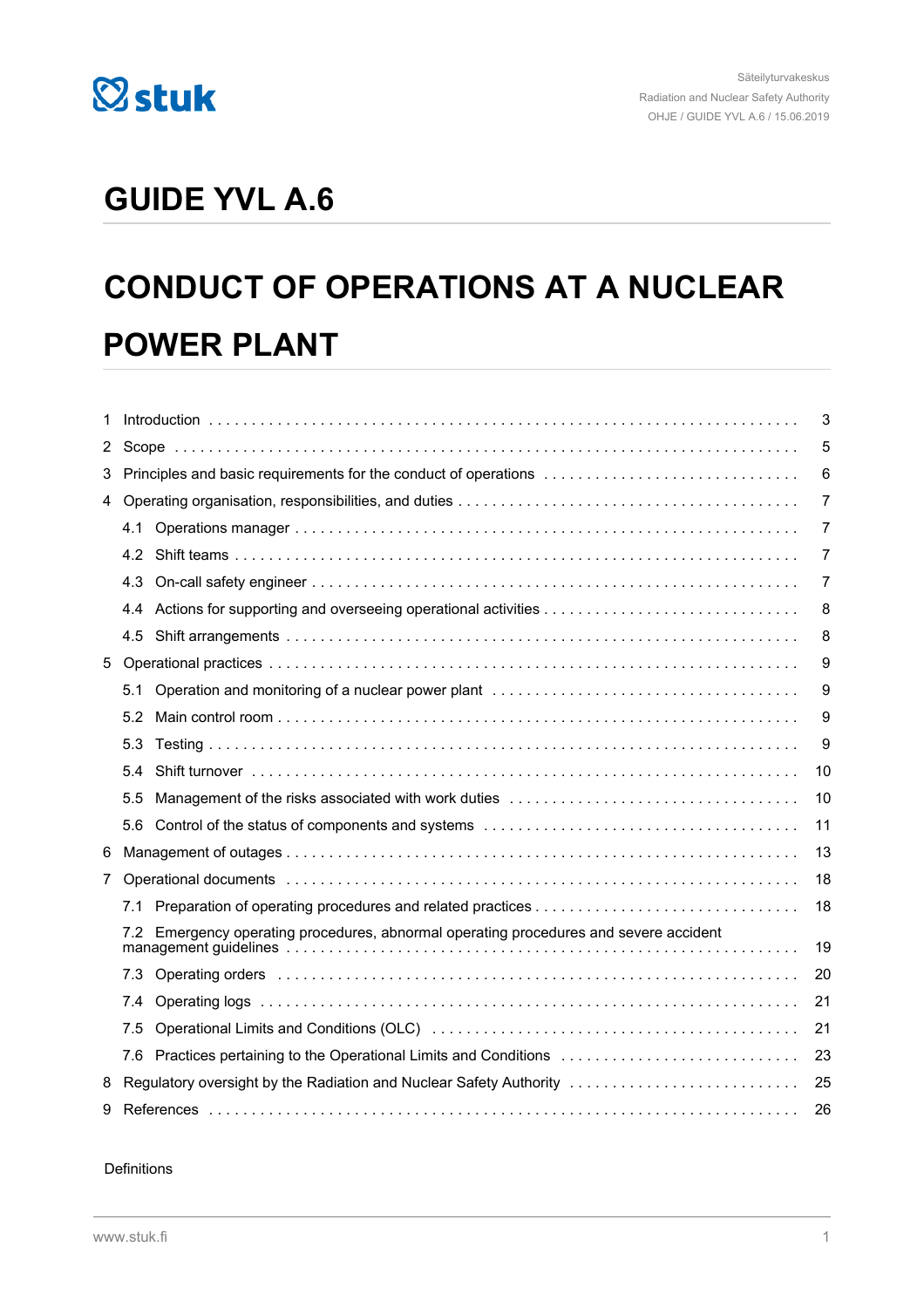

## **Authorisation**

According to Section 7 r of the Nuclear Energy Act (990/1987), *the Radiation and Nuclear Safety Authority (STUK) shall specify detailed safety requirements for the implementation of the safety level in accordance with the Nuclear Energy Act.*

## **Rules for application**

The publication of a YVL Guide shall not, as such, alter any previous decisions made by STUK. After having heard the parties concerned STUK will issue a separate decision as to how a new or revised YVL Guide is to be applied to operating nuclear facilities or those under construction, and to licensees' operational activities. The Guide shall apply as it stands to new nuclear facilities.

When considering how the new safety requirements presented in the YVL Guides shall be applied to the operating nuclear facilities, or to those under construction, STUK will take due account of the principles laid down in Section 7 a of the Nuclear Energy Act (990/1987): *The safety of nuclear energy use shall be maintained at as high a level as practically possible. For the further development of safety, measures shall be implemented that can be considered justified considering operating experience, safety research and advances in science and technology.*

According to Section 7 r(3) of the Nuclear Energy Act, *the safety requirements of the Radiation and Nuclear Safety Authority (STUK) are binding on the licensee, while preserving the licensee's right to propose an alternative procedure or solution to that provided for in the regulations. If the licensee can convincingly demonstrate that the proposed procedure or solution will implement safety standards in accordance with this Act, the Radiation and Nuclear Safety Authority (STUK) may approve a procedure or solution by which the safety level set forth is achieved.*

With regard to new nuclear facilities, this Guide shall apply as of 1 July 2019 until further notice. With regard to operating nuclear facilities and those under construction, this Guide shall be enforced through a separate decision to be taken by STUK. This Guide replaces Guide YVL A.6 (15.11.2013).

Translation. Original text in Finnish.

#### **STUK • SÄTEILYTURVAKESKUS STRÅLSÄKERHETSCENTRALEN RADIATION AND NUCLEAR SAFETY AUTHORITY** Osoite / Address • Laippatie 4, 00880 Helsinki Postiosoite / Postal address • PL / P.O.Box 14, FI-00811 Helsinki, FINLAND Puh. / Tel. (09) 759 881, +358 9 759 881 • Fax (09) 759 88 500, +358 9 759 88 500 • www.stuk.fi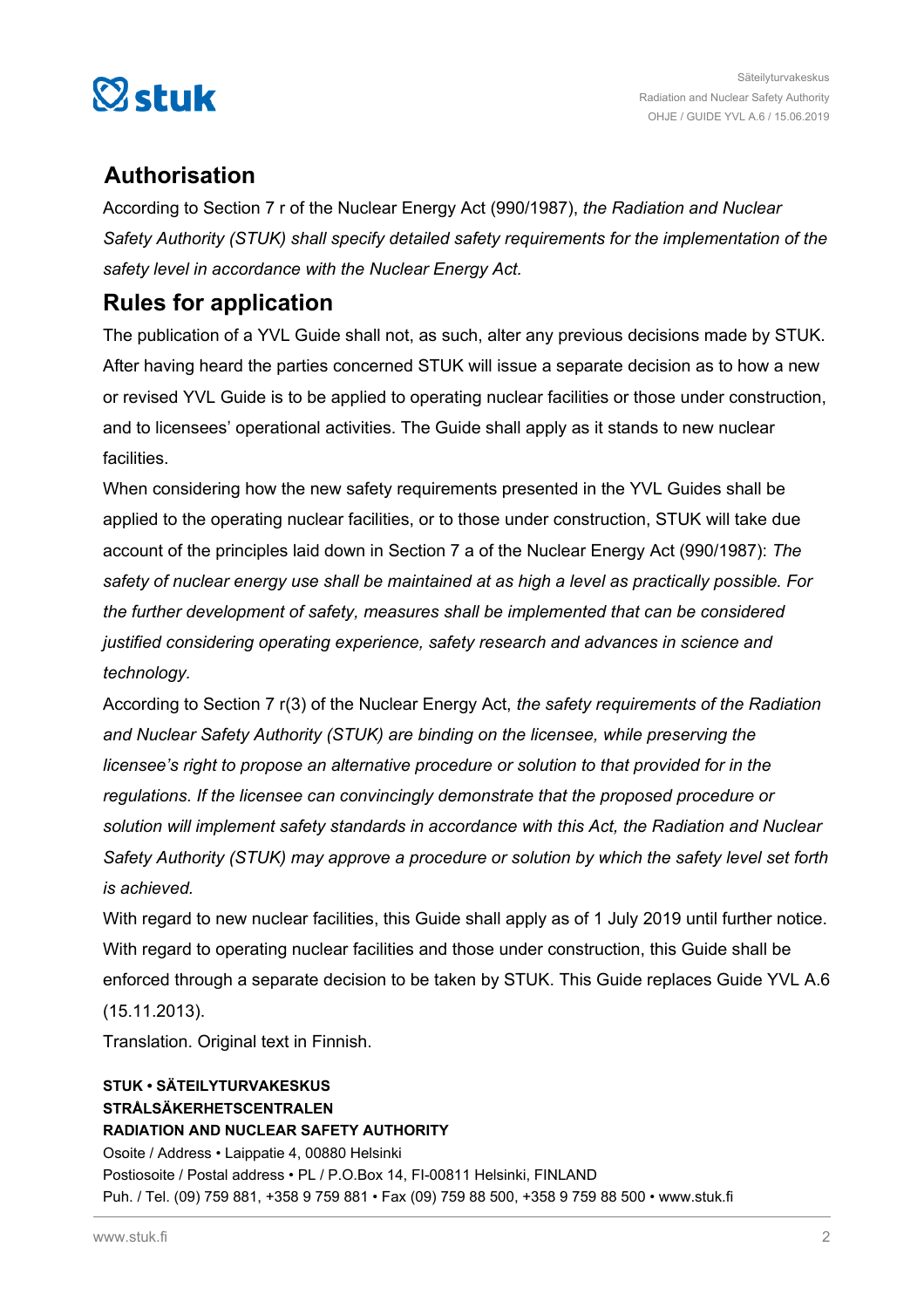<span id="page-2-0"></span>

## **1 Introduction**

101. This Guide lays down requirements for the safe conduct of operations at a nuclear power plant. It addresses the direct operational activities of a nuclear power plant as well as closely related functions and procedures. Furthermore, the Guide specifies requirements concerning operational activities, the Operational Limits and Conditions the emergency operating procedures and the abnormal operating procedures (EOPs and AOPs). Safety-enhancing conduct of operations and their clear documentation improve the safety of nuclear power plant operations at all the functional levels of the defence-in-depth principle. **[**2013-11-15 **]**

102. Section 7 a of the Nuclear Energy Act (990/1987) stipulates that *the safety of nuclear energy use shall be maintained at as high a level as practically possible. For the further development of safety, measures shall be implemented that can be considered justified considering operating experience, safety research and advances in science and technology.* **[**2013-11-15 **]**

103. Section 7 f(1) of the Nuclear Energy Act (990/1987) stipulates that *safety shall take priority during the construction and operation of a nuclear facility* and, furthermore, Section 7 f(5) stipulates that *the condition and operating experiences of any nuclear facility shall be systematically monitored and assessed*. **[**2013-11-15 **]**

104. Section 111 of the Nuclear Energy Decree (161/1988) defines the regulatory oversight exercised by STUK in respect of operational activities as follows: *The Radiation and Nuclear Safety Authority (STUK) controls the operation of a nuclear facility to ensure that the operation of the facility is safe and complies with the licence conditions and the approved plans and that the operation also in other respects adheres to the Nuclear Energy Act and to the regulations issued by virtue of the Act. The control of the operation of a nuclear facility also involves the maintenance, repairs, inspections and tests of the nuclear facility systems, structures and components.* **[**2013-11-15 **]**

105. The Radiation and Nuclear Safety Authority Regulation (STUK Y/1/2018) lays down requirements for the management of human factors (Section 6); defence-in-depth safety (Section 9); operating a nuclear power plant (Section 20); Technical Specifications (Operational Limits and Conditions) (Section 22); and condition monitoring and maintenance (Section 23). **[**2019-06-15 **]**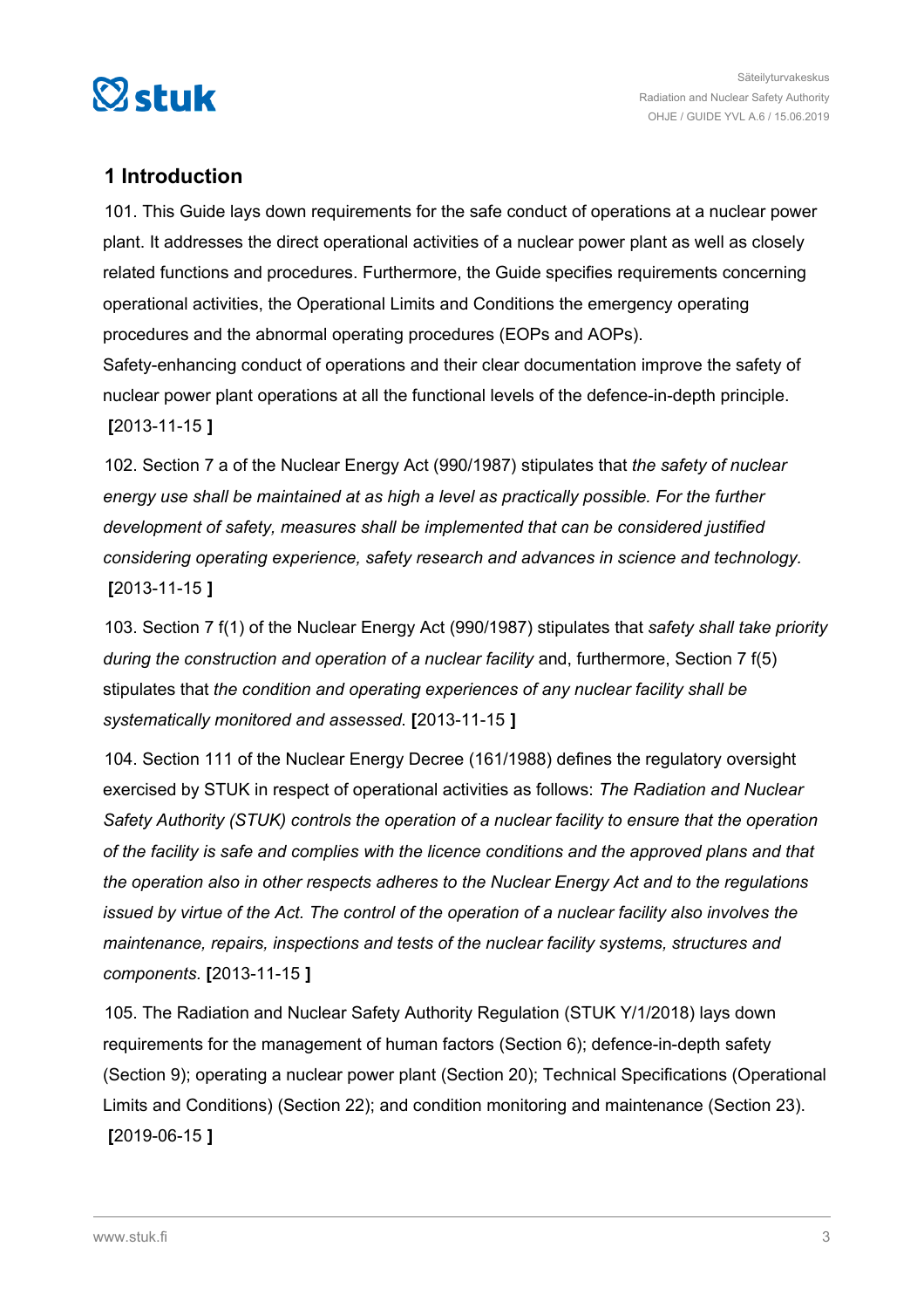

106. General requirements related to the operational activities of a nuclear power plant are also specified in the other Series A YVL Guides. The requirements pertaining to the design of a nuclear power plant are specified in the Series B YVL Guides. These requirements have also implications for the requirements and limitations imposed on the conduct of operations. Aside from this Guide, requirements related to the Operational Limits and Conditions are also specified in the other YVL Guides. **[**2013-11-15 **]**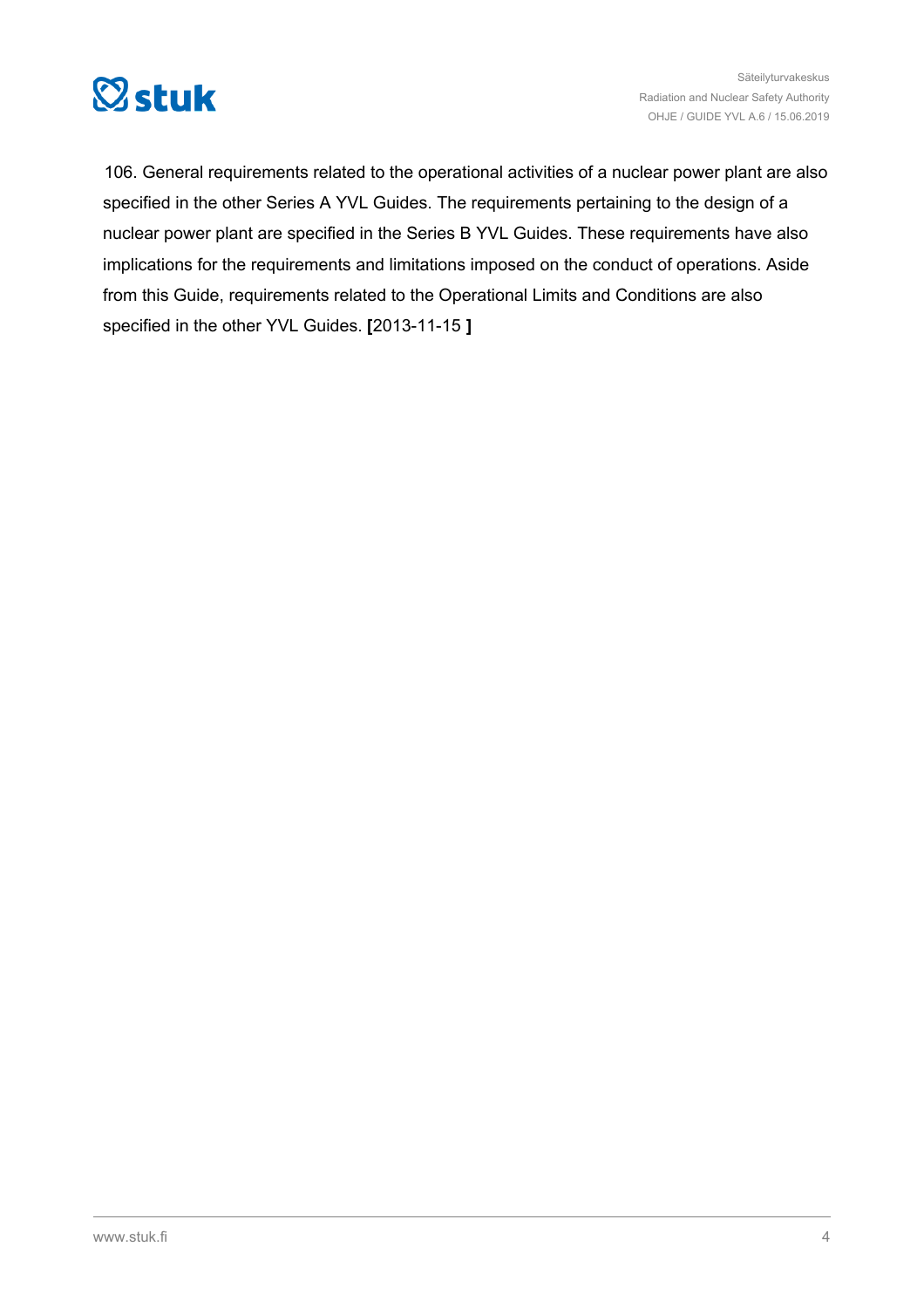<span id="page-4-0"></span>

## **2 Scope**

201. The requirements of this Guide concern the period of operation of a nuclear power plant. The requirements of this Guide shall also apply during the construction, commissioning, and decommissioning of a nuclear power plant insofar as they are justified for ensuring the safety of the activities carried out during these stages. Where necessary, STUK will issue a separate decision as to the applicability of this Guide to other nuclear facilities. **[**2013-11-15 **]**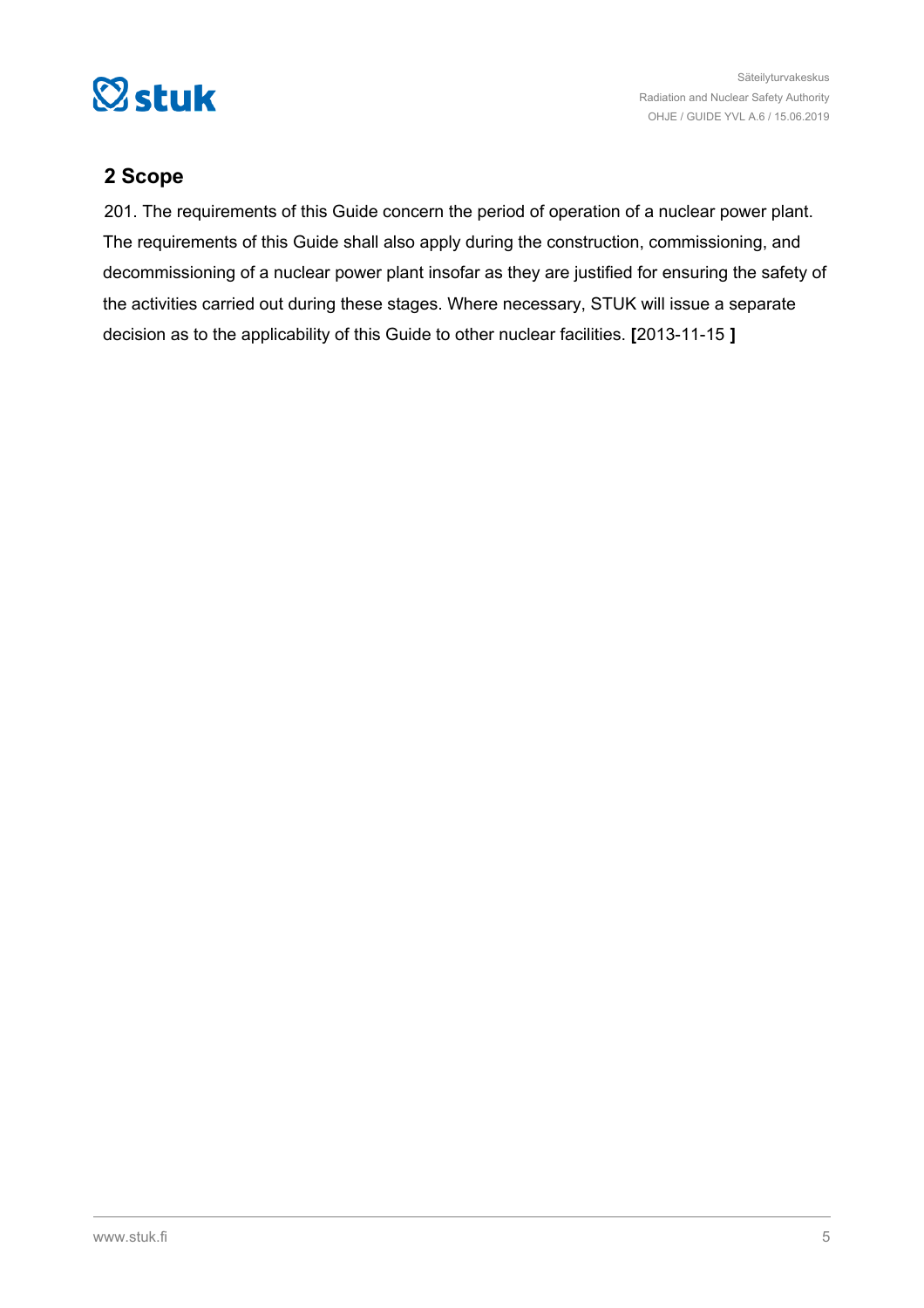<span id="page-5-0"></span>

## **3 Principles and basic requirements for the conduct of operations**

301. In decision-making related to the operation of a nuclear power plant, the first priority shall be given to safety. **[**2013-11-15 **]**

302. The safety of operational activities shall be assessed and improved on a continuous basis. **[**2013-11-15 **]**

303. The procedures and instructions described in the management system, and a sound safety culture, shall be followed in the operation of a nuclear power plant. **[**2013-11-15 **]**

304. The operating personnel shall take prompt measures in order to bring the plant to a safe and stable state if the shift team personnel cannot ascertain that the nuclear power plant is operating within the limits allowed by the Operational Limits and Conditions or if the plant behaves in an unexpected way. **[**2013-11-15 **]**

305. The nuclear power plant shall not be returned to service following an unplanned shutdown unless start-up is demonstrated to be safe. **[**2013-11-15 **]**

306. Written instructions shall be prepared for any foreseeable actions affecting safety. **[**2013-11-15 **]**

307. The operability of systems, structures, and components shall be systematically monitored and verified. **[**2013-11-15 **]**

308. The structure of the operating organisation as well as the duties, responsibilities, and operating practices of the personnel shall be defined in the plant's management system. **[**2013-11-15 **]**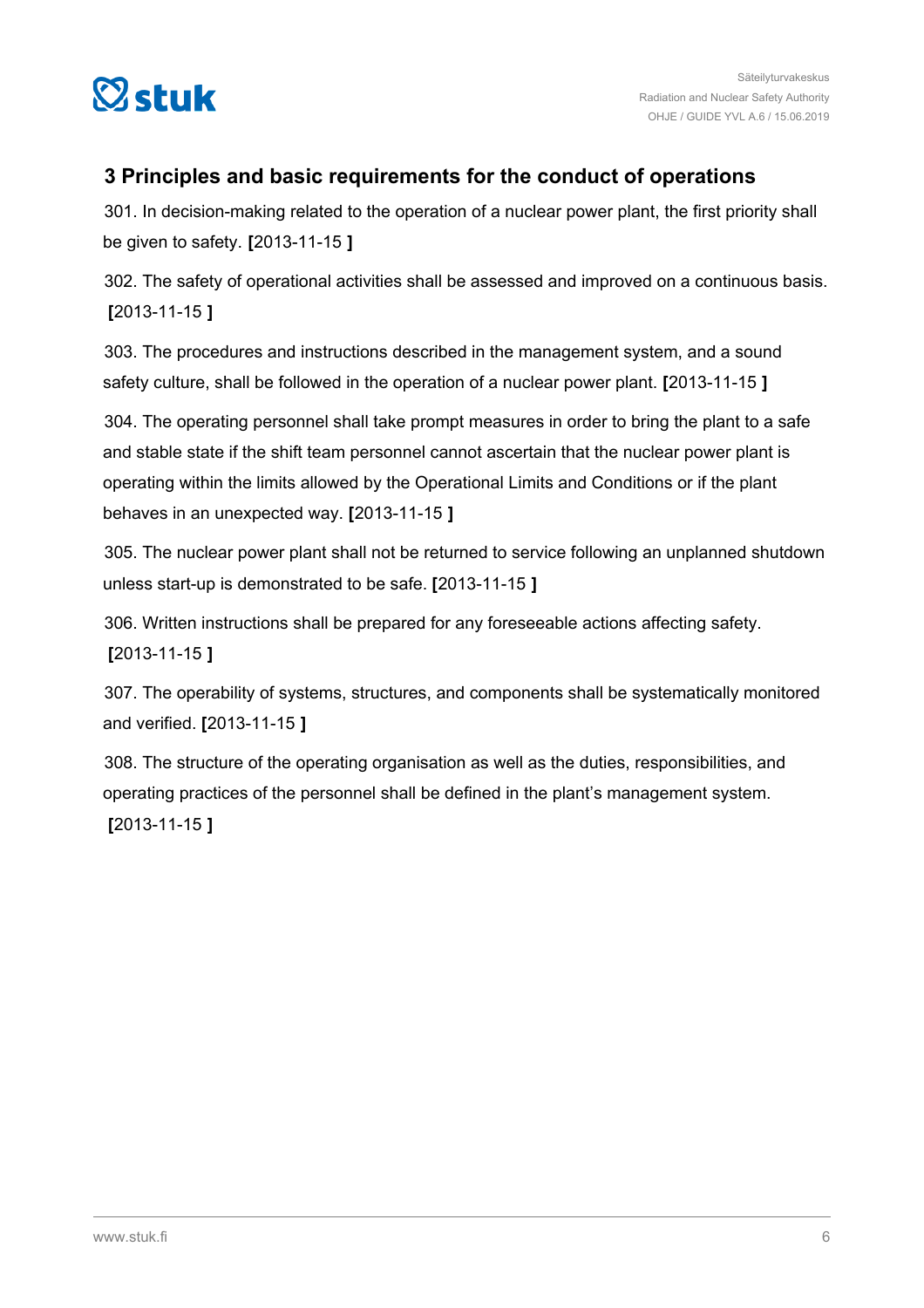<span id="page-6-0"></span>

## **4 Operating organisation, responsibilities, and duties**

#### **4.1 Operations manager**

401. The operations manager shall ensure that the operational activities of a nuclear power plant are conducted as planned and in compliance with the applicable safety regulations. **[**2013-11-15 **]**

402. The operations manager shall define the safety objectives and requirements for operational activities. **[**2013-11-15 **]**

403. The operations manager shall ensure that the safety objectives defined for operational activities are met. **[**2013-11-15 **]**

404. The operations manager shall review and develop the operational practices in order to improve safety. **[**2013-11-15 **]**

#### **4.2 Shift teams**

405. The shift supervisor shall be responsible for the safe operation of the nuclear power plant unit under his or her supervision. **[**2013-11-15 **]**

406. The shift supervisor's duty shall be to monitor the state of the nuclear power plant unit entrusted to him or her and to act as the supervisor of the shift team. **[**2013-11-15 **]**

407. The reactor and turbine operators shall monitor the state of the nuclear power plant unit and operate the nuclear power plant in compliance with the shift supervisor's instructions and plant procedures. **[**2013-11-15 **]**

408. The field operators shall carry out monitoring and operational activities at the plant. **[**2013-11-15 **]**

#### **4.3 On-call safety engineer**

409. The nuclear power plant organisation shall include an on-call safety engineer whose duty is to oversee the safety of the operation of the nuclear power plant independently of the shift teams. **[**2013-11-15 **]**

410. In case problems related to operational events and failures arise, the on-call safety engineer's duty is to assess the plant's state and the actions of the shift team and to provide the shift supervisor with advice and support in decision-making as necessary. **[**2013-11-15 **]**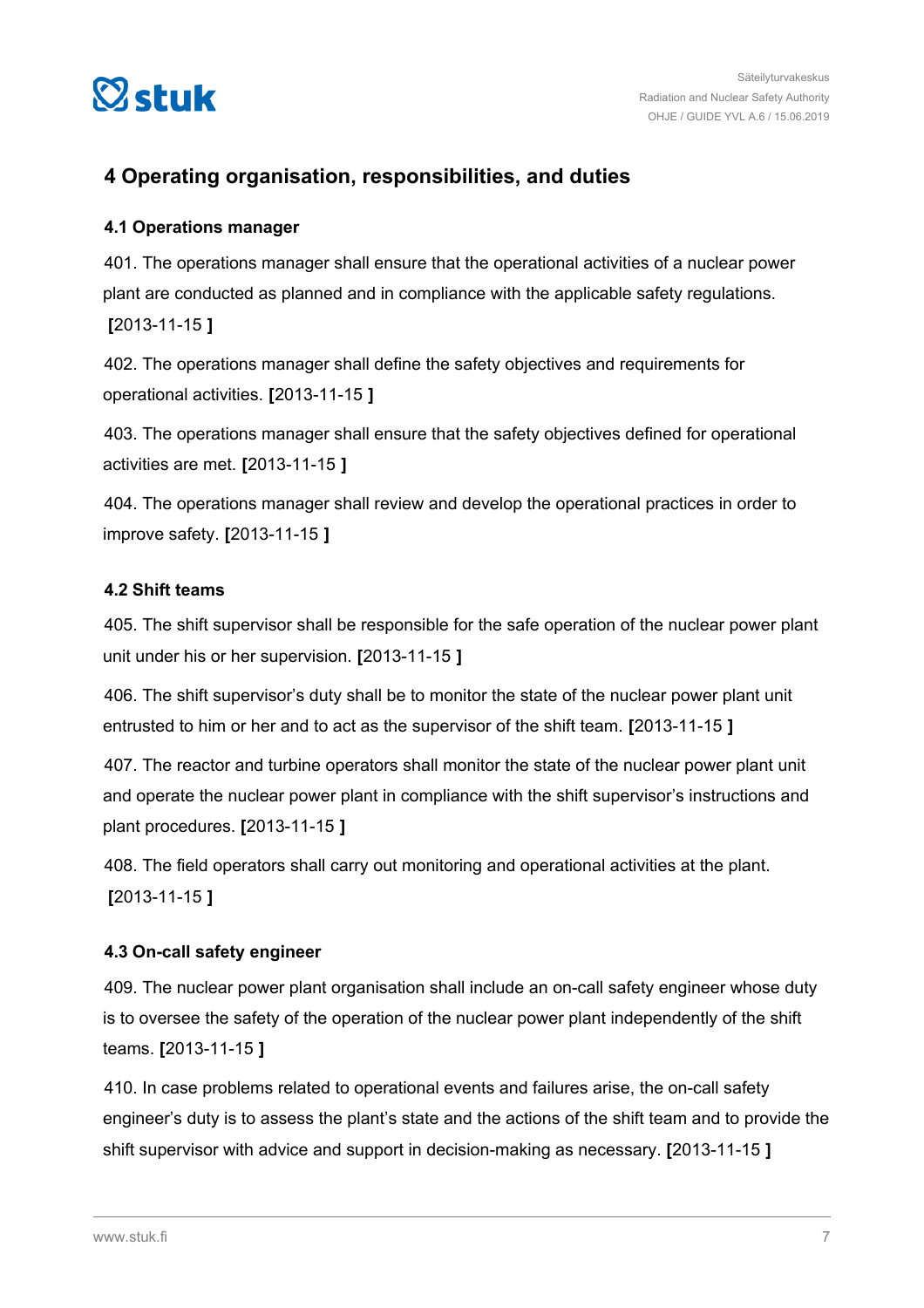<span id="page-7-0"></span>

411. In emergency situations, the on-call safety engineer shall independently monitor the plant's state and, as necessary and in compliance with his or her own instructions and authorisation, provide instructions to the shift supervisor for controlling the situation. **[**2013-11-15 **]**

412. The on-call safety engineer shall come to the control room whenever required at any time of day within the response time used in the preparation of the emergency operating procedures. **[**2013-11-15 **]**

#### **4.4 Actions for supporting and overseeing operational activities**

413. The safety of the operation of a nuclear power plant shall be supported by sufficient expertise in order to ensure that the shift team always has sufficient support available for resolving any problems related to the safe operation of the plant. **[**2013-11-15 **]**

414. A safety unit independent of direct operational activities shall oversee the safety of the operational activities. **[**2013-11-15 **]**

#### **4.5 Shift arrangements**

415. The duration of the shifts, shift rotation, regular participation in training, and rest periods shall be taken into account when planning the shift system. **[**2013-11-15 **]**

416. The implementation of the shift system shall be monitored. **[**2013-11-15 **]**

417. The suitability of the shift system in terms of the safe operation of the nuclear facility shall be assessed on a regular basis and whenever changes are made to the shift system. **[**2013-11-15 **]**

418. When planning the tasks of the shift teams, care shall be taken to ensure that the workload, participation in training, and the human factors related to the duration of the shifts, shift rotation, and rest periods do not affect the teams' ability to perform safety-related work. **[**2013-11-15 **]**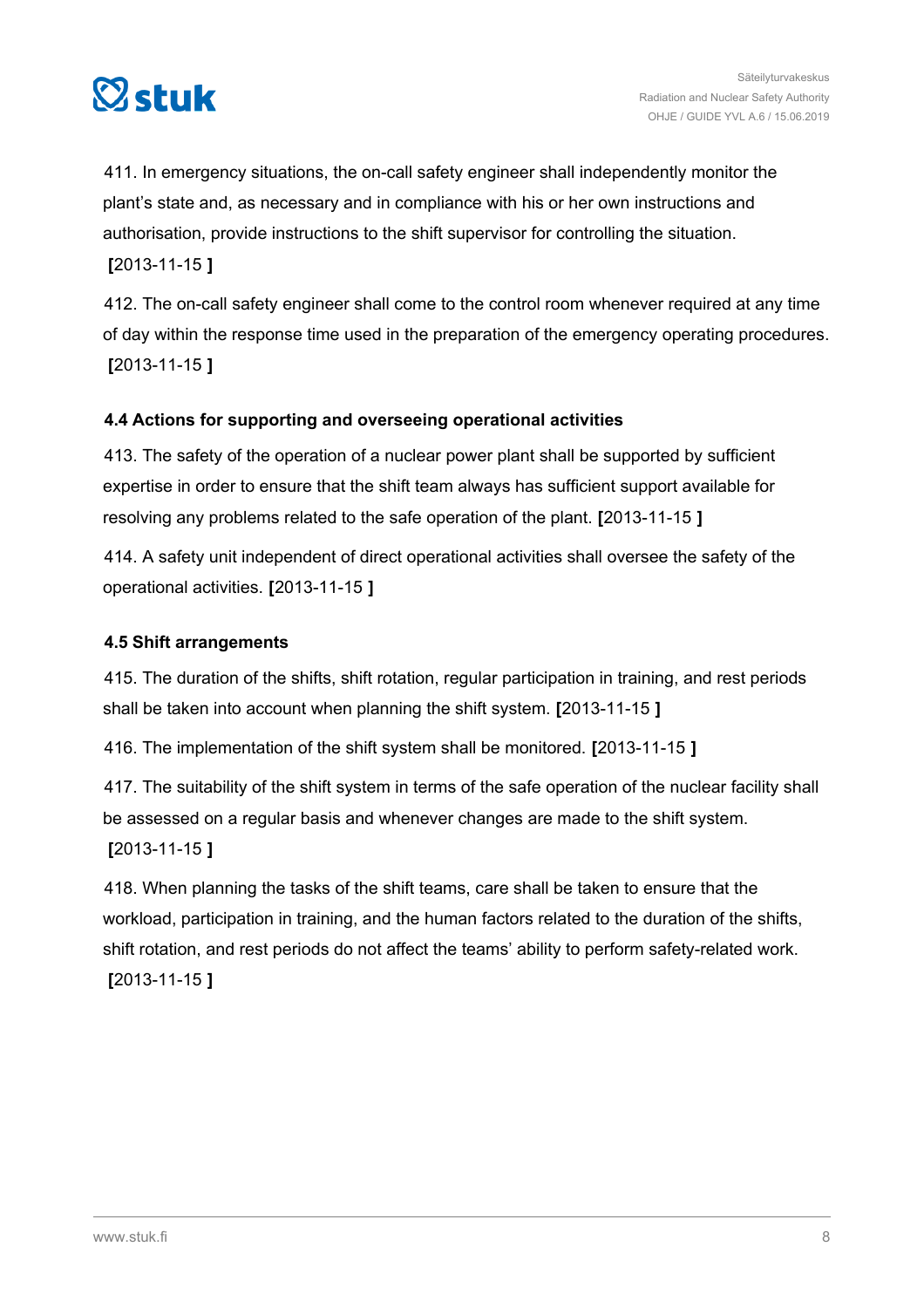<span id="page-8-0"></span>

## **5 Operational practices**

#### **5.1 Operation and monitoring of a nuclear power plant**

501. The shift team shall monitor the state of the nuclear power plant on a regular basis by using the control room screens and measurements, testing the operability of components, and performing inspections and control tours of the plant facilities. **[**2013-11-15 **]**

502. The nuclear power plant shall be operated in accordance with the Operational Limits and Conditions, operating orders, and instructions and compliance with them shall be supervised. **[**2013-11-15 **]**

503. The shift teams shall deal with any failures, alarms, and abnormal conditions with due consideration and without delay in accordance with the plant procedures. **[**2013-11-15 **]**

504. General surveillance shall be carried out during the control tours of the nuclear power plant facilities. The objectives and locations as well as the limit values to be monitored shall be defined for the control tours. Any non-conformances observed during the control tours shall be reported. Any observations suggesting a risk to safety shall be reported to the shift team in the control room without delay. **[**2013-11-15 **]**

#### **5.2 Main control room**

505. The control room equipment, information systems, auxiliary devices and communications and alarm equipment necessary for the normal operation of the plant and accident management shall be defined and their operability ensured. **[**2013-11-15 **]**

506. The control rooms necessary for operating the plant shall be kept operable at all times, and adequate working conditions for the control room operators shall be ensured. **[**2013-11-15 **]**

507. The documents used for the control room duties shall be defined, approved, and kept up-to-date. **[**2013-11-15 **]**

#### **5.3 Testing**

508. The nuclear power plant shall have in place a periodic testing programme for ensuring the reliable operation and condition of structures, systems, and components related to the safety of the plant. **[**2013-11-15 **]**

509. The periodic testing procedures shall specify, among other things:

 $\bullet$  the purpose of the test;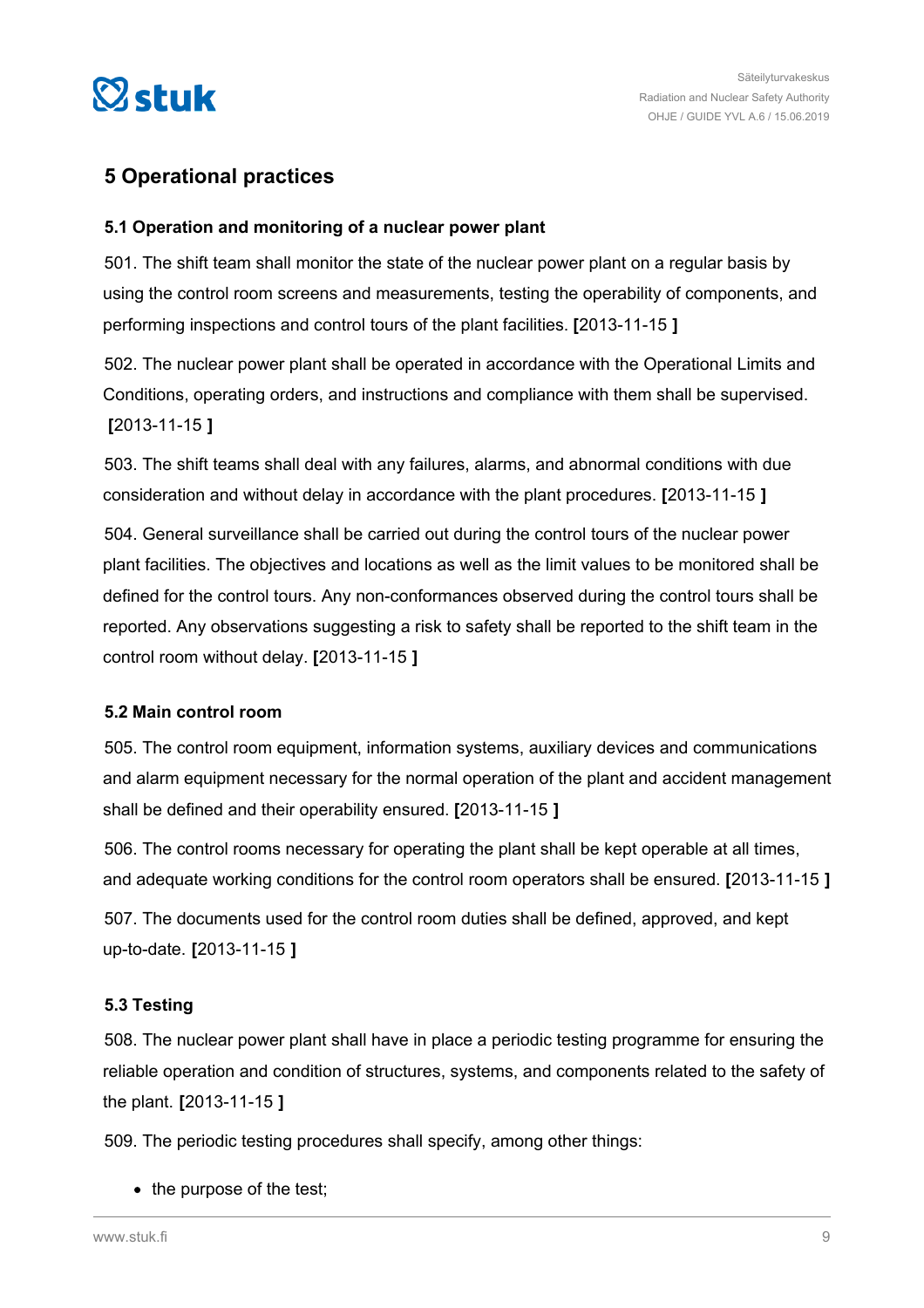# <span id="page-9-0"></span> $\heartsuit$ stuk

- the prerequisites for performing the test;
- instructions for performing the tests;
- the acceptance criteria;
- the processing and acceptance of the test results.

#### **[**2013-11-15 **]**

510. The person performing the periodic test shall assess the acceptability of the test results, but he or she is not in a position to approve the results. **[**2013-11-15 **]**

511. The up-to-dateness and adequacy of the periodic testing programme and procedures, as well as the significance of the observations made during periodic testing, shall be periodically assessed against the design bases and predefined criteria. The programme and procedures shall be revised and expanded where necessary. **[**2013-11-15 **]**

512. Experts from the safety unit shall also participate in the assessment of the periodic testing programmes and the results obtained in the tests. **[**2013-11-15 **]**

#### **5.4 Shift turnover**

513. All information with relevance to the safety and operation of the nuclear power plant, as well as the responsibility for operating the plant, shall be handed over at shift turnover. **[**2013-11-15 **]**

514. The shift supervisor is responsible for the turnover of his or her shift. The shift team shall carry out the shift turnover on a duty-by-duty basis. **[**2013-11-15 **]**

515. The practices and requirements related to shift turnover shall be described in the plant procedures. **[**2013-11-15 **]**

#### **5.5 Management of the risks associated with work duties**

516. The risks related to nuclear and radiation safety associated with the execution of the work shall be identified in connection with work planning, and they shall be managed systematically. **[**2013-11-15 **]**

517. The workers shall be capable of performing their work safely and be aware of the risks associated with their work. **[**2013-11-15 **]**

518. The supervisor is responsible for the induction of his or her subordinates to their duties; no work may be commenced until the worker is familiar with all the duties involved. **[**2013-11-15 **]**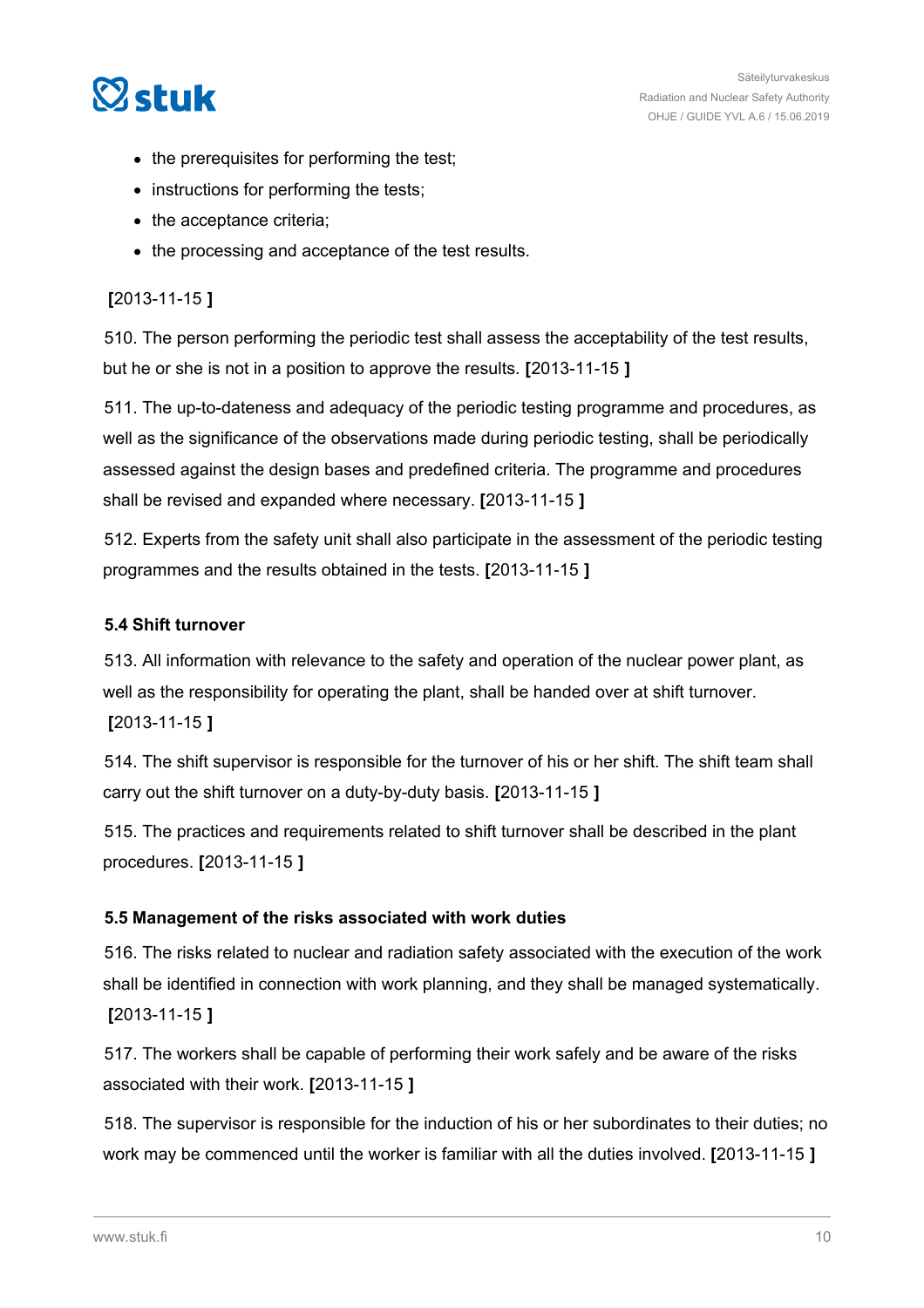# <span id="page-10-0"></span> $\heartsuit$ stuk

519. A pre-task briefing session shall be arranged for the workers if the task in question is complex or rarely performed. **[**2013-11-15 **]**

520. A post-job briefing session shall be arranged when necessary for supporting learning from the experiences gained. **[**2013-11-15 **]**

521. A standard of cleanliness and order shall be maintained in the nuclear power plant facilities. **[**2013-11-15 **]**

#### **5.6 Control of the status of components and systems**

522. A marking system shall be maintained at the nuclear power plant according to which all systems, structures, and components of the nuclear power plant are identified and marked. **[**2013-11-15 **]**

523. A nuclear power plant shall have in place a work management system for the administrative management of work assignments. **[**2013-11-15 **]**

524. The work management system shall take into account the shift supervisor's responsibility and duties regarding the safe operation of the plant. **[**2013-11-15 **]**

525. Information about any faults in components and systems, the status of individual work assignments, and the operability of components shall be available in the work management system. **[**2013-11-15 **]**

526. A nuclear power plant shall have in place systematic and documented requirements and procedures for the reliable alignment of components and systems. **[**2013-11-15 **]**

527. The alignment of components and systems important to safety shall be periodically verified. **[**2013-11-15 **]**

528. A nuclear power plant shall have in place systematic and documented procedures for the isolation, isolation tagging, and recovery of components and systems. **[**2013-11-15 **]**

529. The operability of recovered components and systems shall be ensured through sufficient inspections and testing. **[**2013-11-15 **]**

530. Temporary modifications related to the safe operation of the plant shall be designed, evaluated, and executed in accordance with specific plant procedures. **[**2013-11-15 **]**

531. All temporary modifications shall be documented and clearly identified at the point of execution and at the relevant control post. The operating personnel shall be clearly informed of these modifications and of their implications for the operation of the plant. **[**2013-11-15 **]**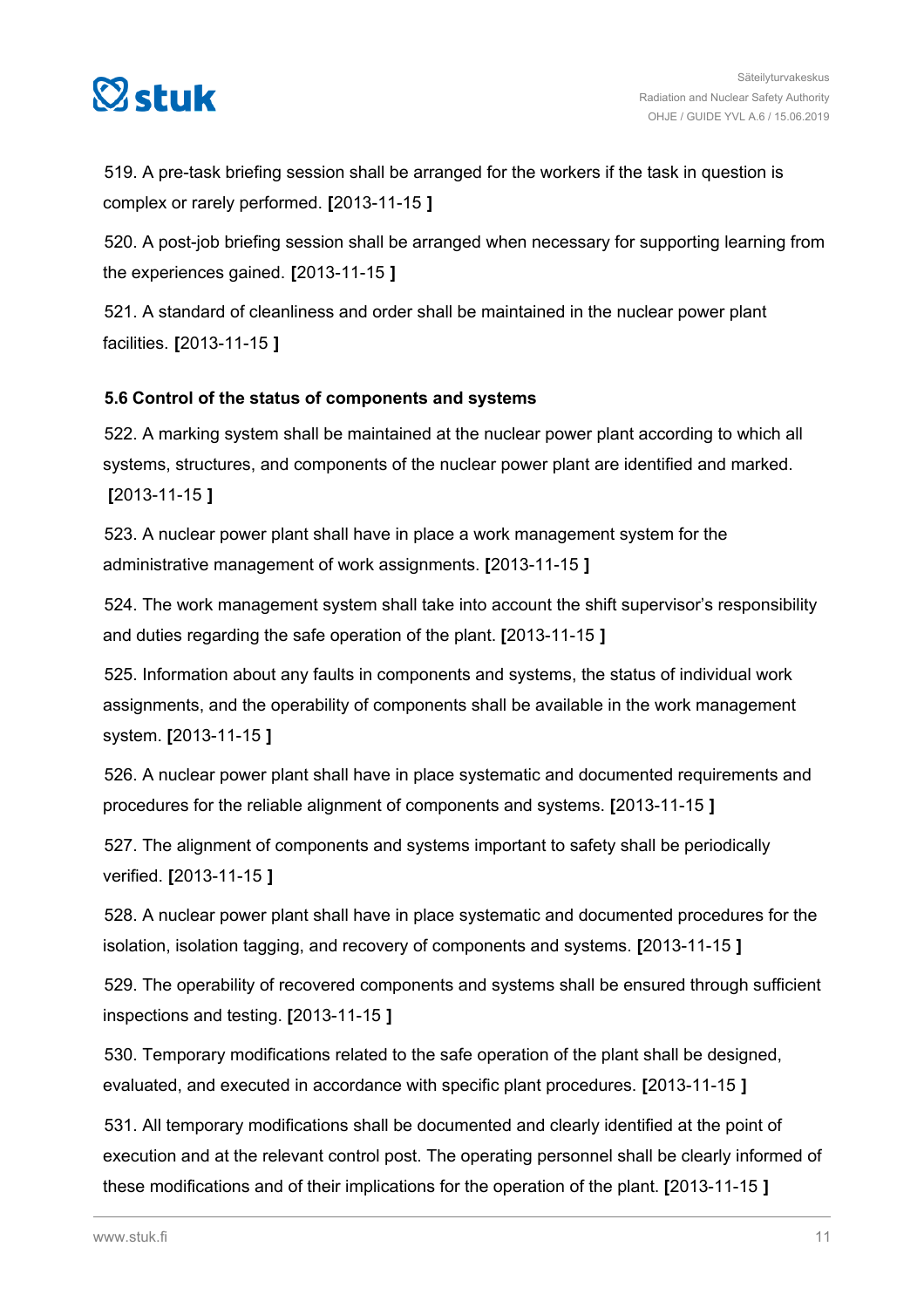

532. The number of temporary modifications shall be kept to a minimum. **[**2013-11-15 **]**

533. The duration of a temporary modification shall be minimised and a period of validity shall be specified for such a modification. **[**2013-11-15 **]**

534. The temporary modifications shall be periodically reviewed to determine whether they are still needed. **[**2013-11-15 **]**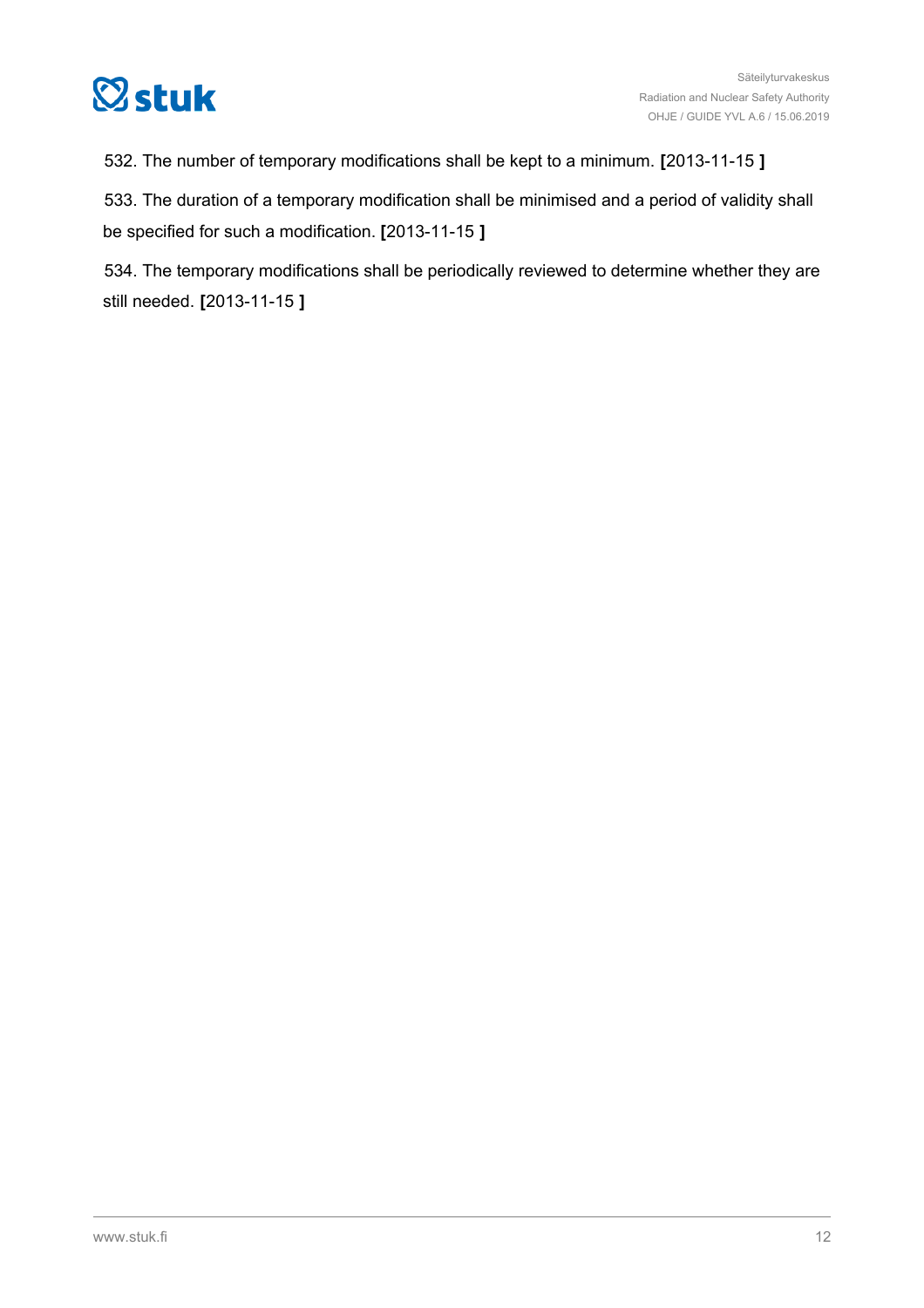<span id="page-12-0"></span>

### **6 Management of outages**

601. The licensee shall ensure that safety is given the first priority in all decision-making related to the planning and execution of an outage. The safe execution of outages shall be ensured through proper outage procedures, instructions, and the licensee's resources. **[**2013-11-15 **]**

602. The requirements and procedures pertaining to the planning and execution of the refuelling, maintenance, and repair outages of a nuclear power plant shall be specified in the licensee's procedures, and the requirements specified in such procedures shall also apply to parties external to the licensee's organisation. **[**2013-11-15 **]**

603. The licensee shall make an advance evaluation of its resources and capabilities for executing outages in compliance with the pre-defined procedures. Performance in the execution of outages shall be assessed and developed for supporting learning from the experiences gained in the process. **[**2013-11-15 **]**

604. With a view to unplanned repair outages, a list shall be kept at the nuclear power plant of the maintenance, inspection, repair, and modification work scheduled for the next outage. **[**2013-11-15 **]**

605. The work to be carried out during an outage shall be organised into coherent work packages in order to simplify supervision and ensure safety. **[**2013-11-15 **]**

606. With regard to refuelling and maintenance outages and extensive planned repair outages, the licensee shall:

- define the executing organisation and prepare the instructions to guide its operations;
- specify any special requirements for training, radiation protection, emergency response, fire protection, nuclear safeguards, and nuclear security;
- prepare a plan for work assignments that have a significant bearing on safety;
- prepare a plan for work assignments that have a bearing on radiation exposure and provide an estimate of the collective radiation dose of the workers;
- prepare a plan for work assignments and inspections related to fuel and control rods.

These plans, accompanied by graphs related to scheduling, shall be submitted to STUK for information no later than one month prior to the commencement of the outage. Special arrangements that pertain to security during outages and depart from the regular plant security plan shall be submitted to STUK for information as a separate document. **[**2013-11-15 **]**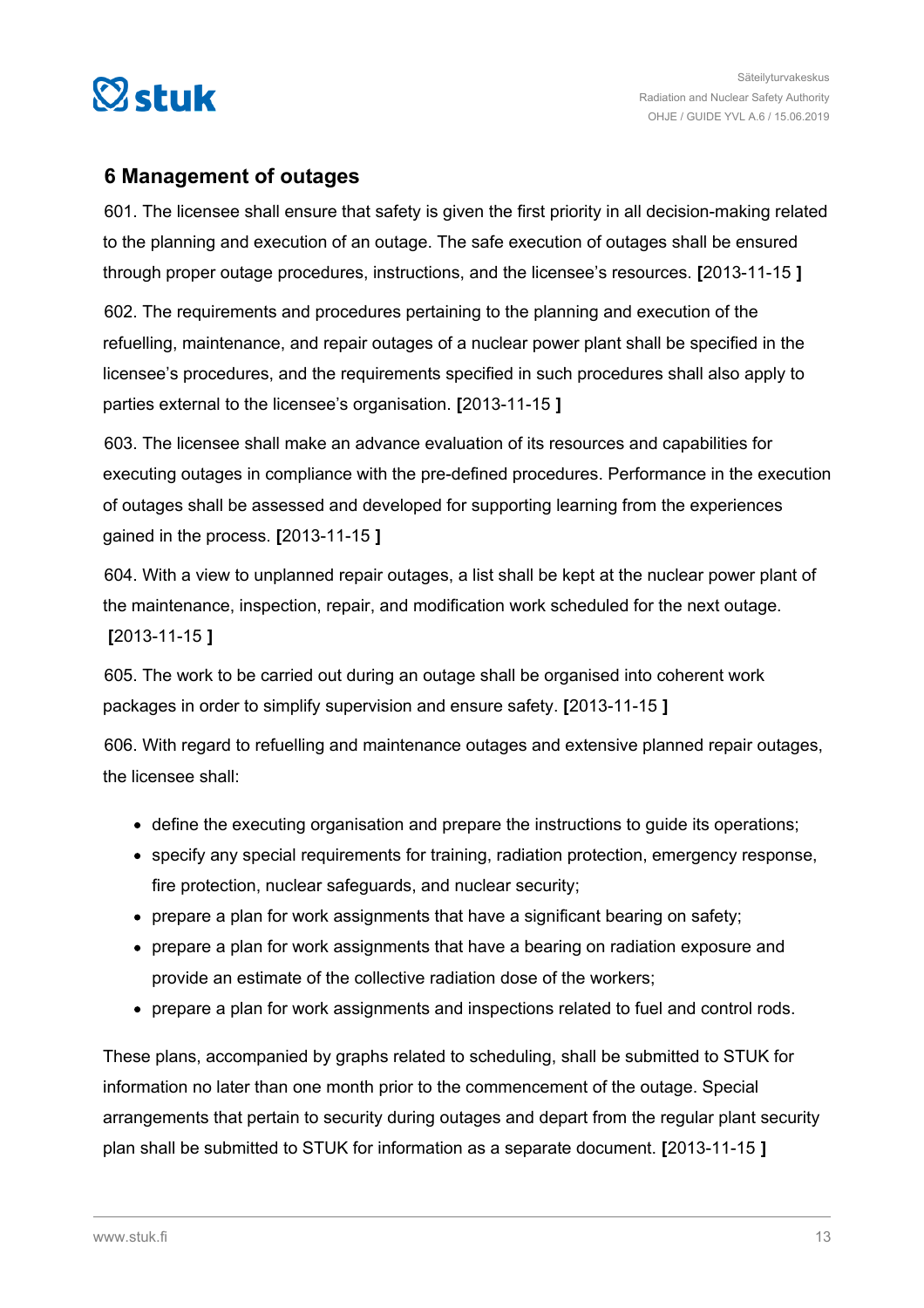

607. The licensee shall make plans for ensuring the safety functions during an outage. This shall be demonstrated in a report on the status of safety functions to be submitted to STUK for information two weeks prior to the commencement of the refuelling. The report shall present

- the operability of systems assuring reactor subcriticality and the procedures to be complied with;
- the operability of systems required for assuring adequate reactor water volume and the procedures to be complied with;
- the operability of systems assuring reactor and spent fuel decay heat removal and the procedures to be complied with;
- the periods of time during which leak tightness is required of the containment;
- the assurance of reactor overpressure protection;
- the operability of the required measuring and I&C systems;
- the operability of sub-systems ensuring the supply of electricity;
- a risk assessment of an annual outage in accordance with Guide YVL A.7, Probabilistic Risk Assessment and Risk Management of a Nuclear Power Plant.

The said report shall demonstrate that an individual component malfunction or a single erroneous operator action will not lead to the loss of the reactor make-up water injection option or loss of fuel cooling, or to a shutdown margin of less than one per cent. **[**2019-06-15 **]**

608. The licensee shall design the reactor core in such a way that all requirements pertaining to fuel integrity and the safe operation of the reactor are fulfilled. The licensee shall demonstrate the fulfilment of the requirements by submitting a description of the reactor and fuel behaviour for approval no later than one week prior to the planned closing of the reactor pressure vessel head. The report shall

- specify the number of fuel assemblies to be loaded in the reactor by fuel type, including specific design characteristics;
- provide references to decisions by which the fuel assemblies to be loaded in the reactor have been approved for use;
- indicate the loading pattern of fuel assemblies in the reactor core;
- indicate the maximum linear power of the most limiting fuel rod in a fuel assembly;
- indicate the radial power distributions per fuel assembly and the average axial power distribution of the core at the various points of the operating cycle;
- indicate the thermal and shutdown margins;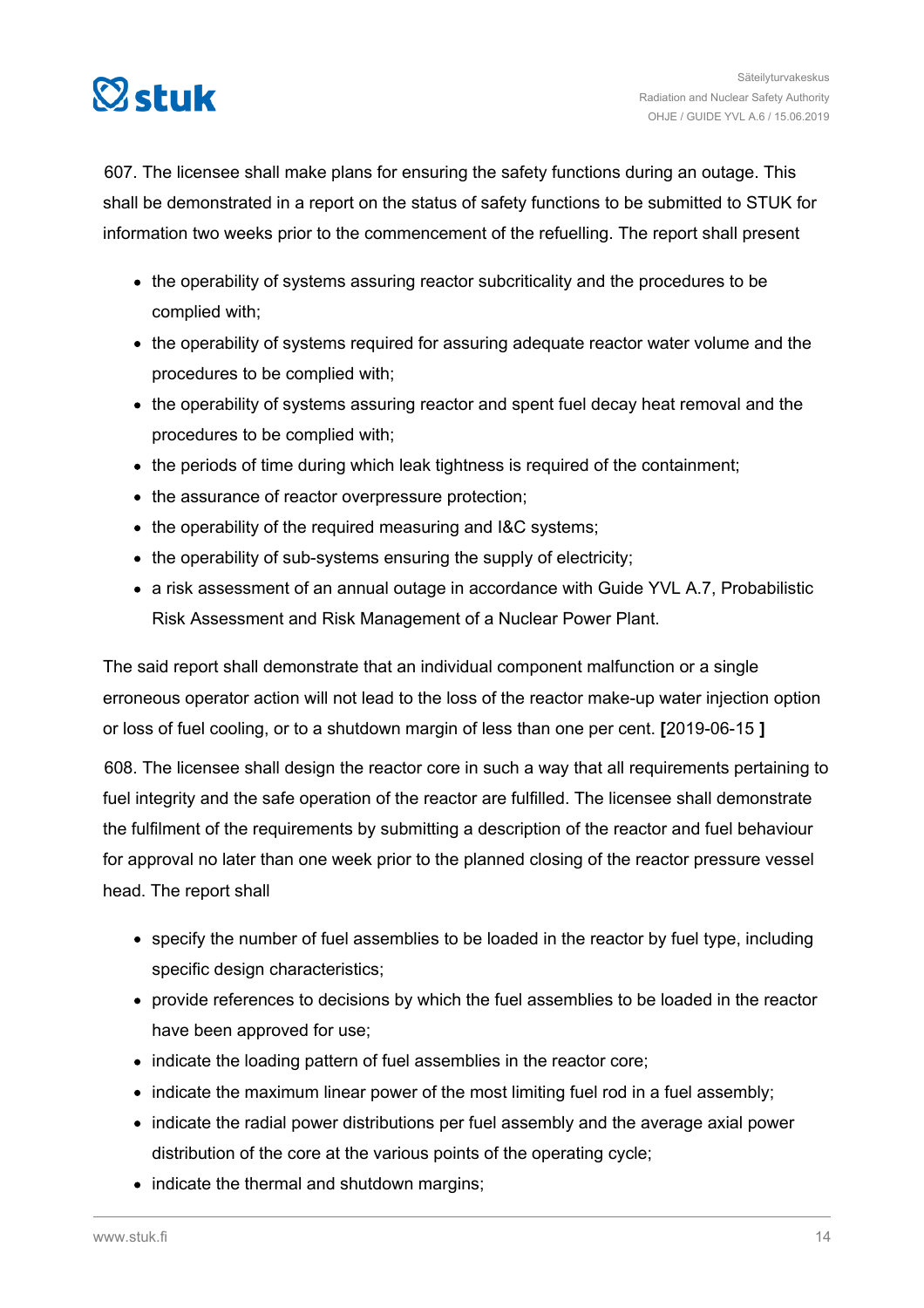

- indicate the major parameters related to the reactor's physical feedback characteristics and/or core stability;
- indicate the fuel assembly-specific mean burnups and the highest local burnups (rod node burnups);
- provide a thermal analysis of the most limiting fuel rods in terms of their power history (linear power/burnup) (or reference to previously accepted analyses covering the operating conditions concerned);
- present the operational experience feedback on the types of fuel used;
- demonstrate the attainment of the design parameters pertaining to the use of fuel during the previous operating cycle.

#### **[**2013-11-15 **]**

609. The closing of the reactor pressure vessel head may commence after

- STUK has approved the descriptions of reactor and fuel behaviour covering the forthcoming operating cycle;
- STUK's inspections of the reactor pressure vessel, the primary circuit, and nuclear safeguards have been completed and no circumstances preventing the closing of the reactor pressure vessel head have been detected in the inspections;
- reactor overpressure protection has been made operable:
- permission to close the reactor pressure vessel head has been granted by STUK's representative and duly recorded in the relevant protocol.

#### **[**2013-11-15 **]**

610. The licensee shall apply from STUK for a permit to start up the nuclear power plant unit after refuelling, maintenance, and other extensive repair outages. The start-up permit application shall be submitted to STUK for approval approximately one week prior to the planned start-up date. If any changes essential to start-up readiness take place in the information submitted while the application is being reviewed by STUK, further information to supplement the application shall be promptly provided by the licensee. The application shall

- provide a summary of the completion of safety-significant tasks during the outage;
- indicate any significant defects detected during the outage and the then-current status of such defects;
- identify the tasks to be to performed as reported to STUK by the licensee but postponed to a later date and state the reasons for such postponement;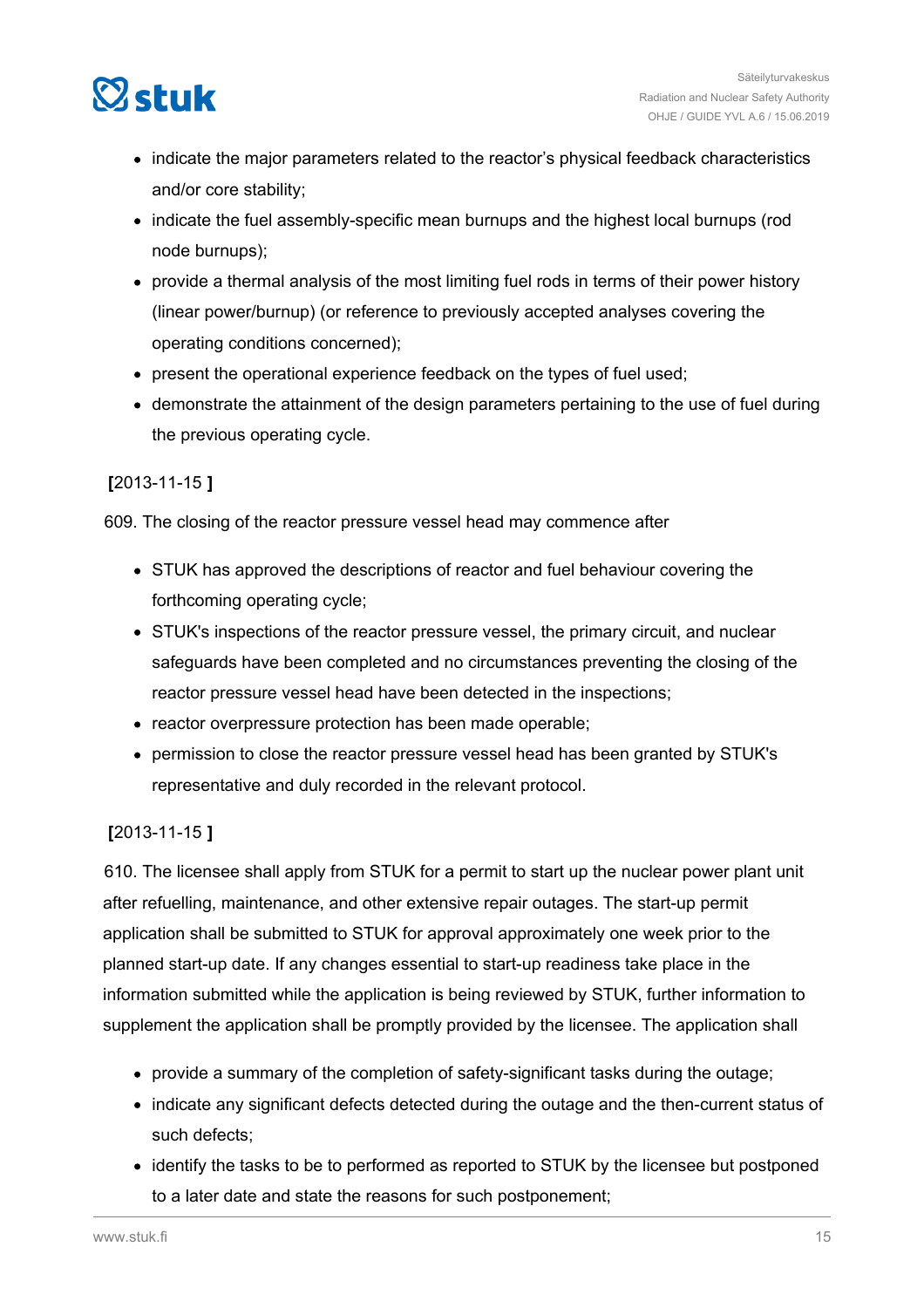

• indicate any unfinished tasks, tests, and inspections to be performed prior to plant startup.

#### **[**2013-11-15 **]**

611. The verification of the start-up readiness of a nuclear power plant unit shall be carried out in compliance with the written procedures and duly documented. In addition to the unit responsible for the plant's operation, other organisational units responsible for the execution of outages shall also participate in the verification of the plant's start-up readiness. The verification of the plant's start-up readiness shall be supplemented by an independent safety inspection.

#### **[**2013-11-15 **]**

612. The licensee shall request from STUK an inspection to verify start-up readiness in order to start up the nuclear power plant unit after refuelling, maintenance, and other extensive repair outages. The request for the inspection shall be submitted to STUK on a timely basis before the planned verification of start-up readiness. Sufficient time shall be reserved for the inspection to be conducted by STUK. **[**2013-11-15 **]**

613. The licensee shall request from STUK an inspection to verify start-up readiness in the event of transients if the operation of safety systems has not been consistent with the assumptions made in the plant's deterministic safety analyses concerning the minimum performance of the systems in postulated accidents, of if the behaviour of the nuclear power plant unit cannot be demonstrated to have been safe. In such a case, the licensee shall provide STUK with an explanation of the causes, the safety significance of the abnormalities observed, and the preconditions for the safe start-up of the plant before the inspection to verify start-up readiness is conducted. **[**2013-11-15 **]**

614. The licensee shall provide the STUK officer performing the inspection to verify start-up readiness with the documents necessary for ascertaining that

- any unfinished tasks specified in the start-up permit application have been brought to completion;
- any requirements specified in the STUK's decision concerning the start-up have been duly met;
- the periodic tests specified in the Operational Limits and Conditions have been successfully completed;
- the licensee has verified start-up readiness in compliance with the plant procedures and found it acceptable;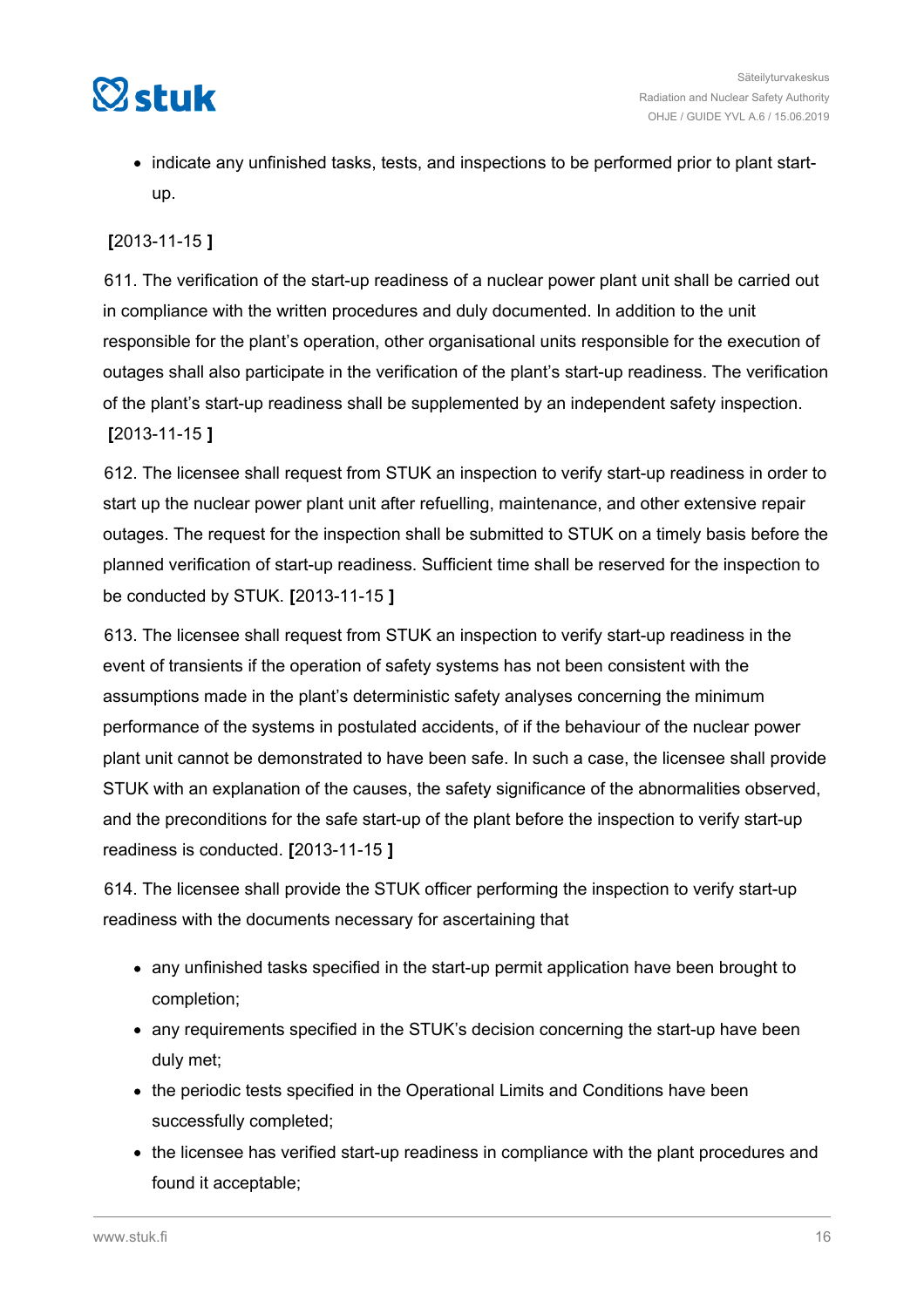

• in the event of a transients defined in requirement 613, the cause of the transient has been determined to the required extent and immediate corrective actions have been taken.

**[**2013-11-15 **]**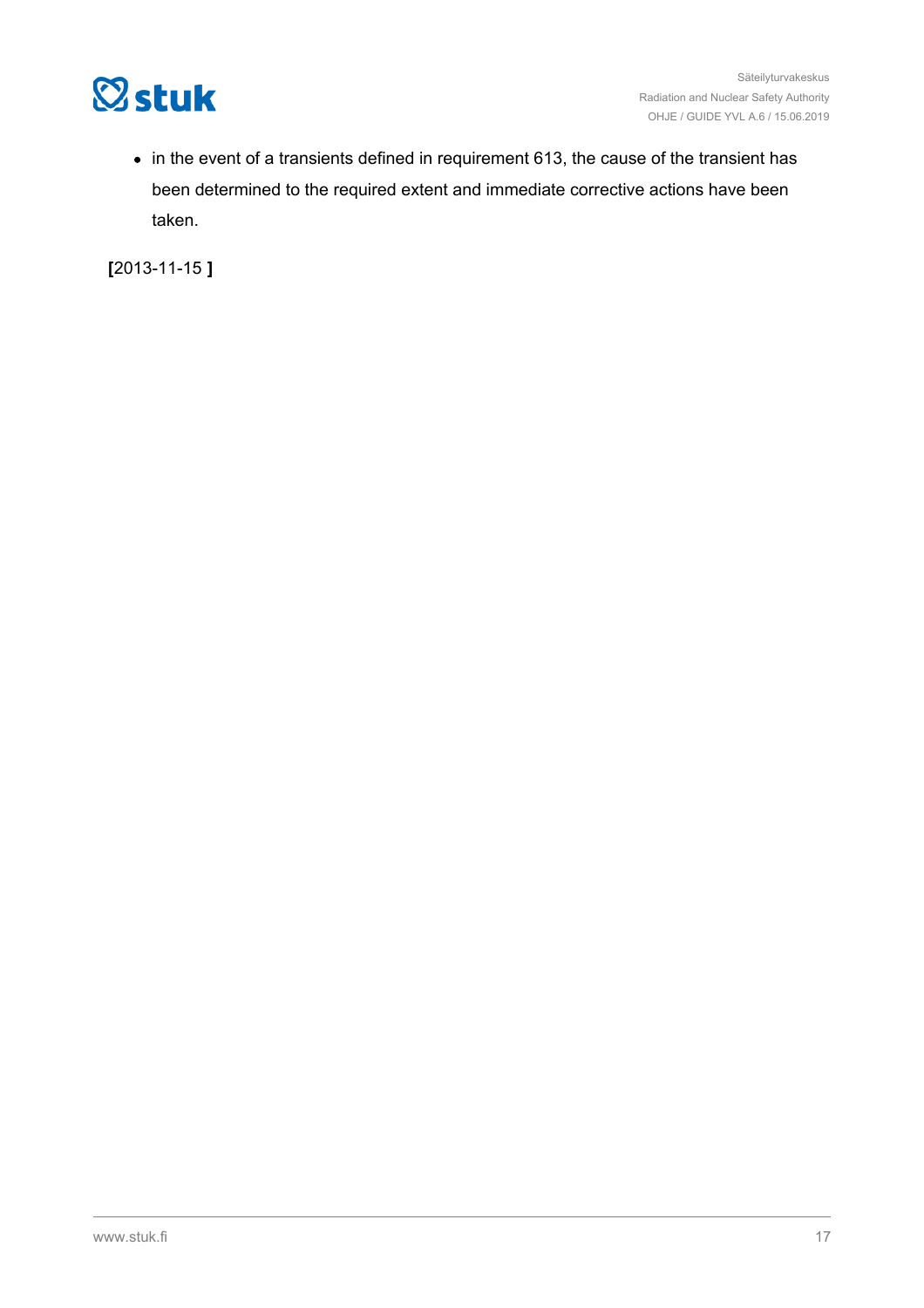<span id="page-17-0"></span>

## **7 Operational documents**

#### **7.1 Preparation of operating procedures and related practices**

701. Appropriate practices shall be put in place for the preparation, revision, updating, review, validation, approval, and implementation of operating procedures with due regard to the purpose and special characteristics of each procedure. **[**2013-11-15 **]**

702. The procedures kept in the nuclear power plant's control rooms and other locations where they are consulted shall be duly approved and up-to-date at all times. Any outdated procedures shall be promptly removed from such locations. **[**2013-11-15 **]**

703. All procedures relevant to the conduct of operations shall be submitted to STUK for information following the approval processing by the licensee. **[**2013-11-15 **]**

704. The documents, procedures and Operational Limits and Conditions necessary for the operation of a nuclear power plant shall be readily available to the control room personnel. **[**2013-11-15 **]**

705. The procedures shall cover all aspects of plant operations, including:

- administrative procedures pertaining to the actions of the shift team;
- the operation of the plant and its systems, including shutdown, annual outage, and startup;
- the alignment of the plant and its systems;
- inspection and testing;
- $\bullet$  the continuous monitoring of the plant;
- emergencies and disturbances as well as the management of severe accidents;
- alarm response;
- temporary modifications or additions.

#### **[**2013-11-15 **]**

706. The practices described in the procedures shall support the reliable performance of operator actions and cooperation within the shift. **[**2013-11-15 **]**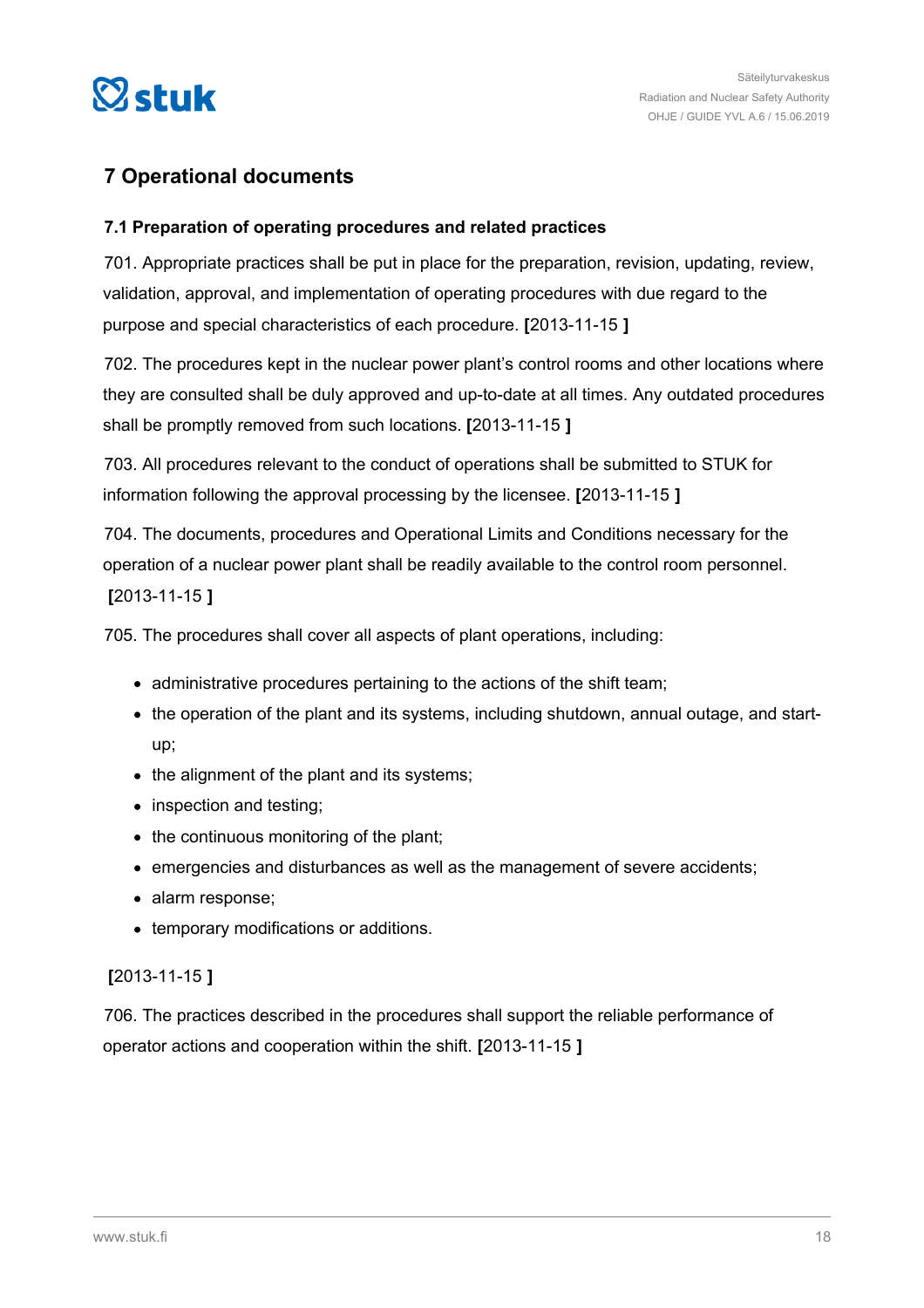<span id="page-18-0"></span>

## **7.2 Emergency operating procedures, abnormal operating procedures and severe accident management guidelines**

707. Abnormal operating procedures covering anticipated operational occurrences shall be prepared for nuclear power plants so as to prevent the escalation of a transient into a situation compromising safety. **[**2013-11-15 **]**

708. Emergency operating procedures covering postulated accidents and design extension conditions shall be prepared for nuclear power plants. These procedures shall provide instructions for bringing the plant to a controlled state. Procedures shall be specified for leading the plant from a controlled state to a safe state. **[**2013-11-15 **]**

709. The objective of the emergency operating procedures prepared with a view to design extension conditions shall be to restore or compensate for lost safety functions and to initiate actions for preventing core damage. **[**2013-11-15 **]**

710. Guidelines for managing severe accidents shall be prepared for nuclear power plants. The guidelines shall provide a description of the measures for mitigating the consequences of severe accidents. **[**2013-11-15 **]**

711. The emergency operating procedures for postulated accidents and design extension conditions shall be symptom-based, or a combination of symptom-based and event-based procedures. If safety functions cannot be maintained with the active procedures, symptombased procedures shall be put to use. The severe accident management guidelines shall be symptom-based. **[**2013-11-15 **]**

712. The emergency and abnormal operating procedures shall be supported by analyses performed with realistic assumptions. Furthermore, the applicability of the procedures shall also be analysed in different system and component failure situations. The procedures shall be accompanied by background material illustrating the strategy underlying the procedure; the assumptions used in the preparation of the procedure; references to the analyses carried out in the preparation of the procedure; and other relevant background information. **[**2013-11-15 **]**

713. The emergency and abnormal operating procedures, severe accident management guidelines, and any related instructions shall constitute a coherent set with consistent practices. **[**2013-11-15 **]**

714. The emergency and abnormal operating procedures shall enable the operator to quickly identify the relevant procedure for responding to the plant state at hand. Entry and exit conditions shall be defined in the operating procedures for enabling operators to select the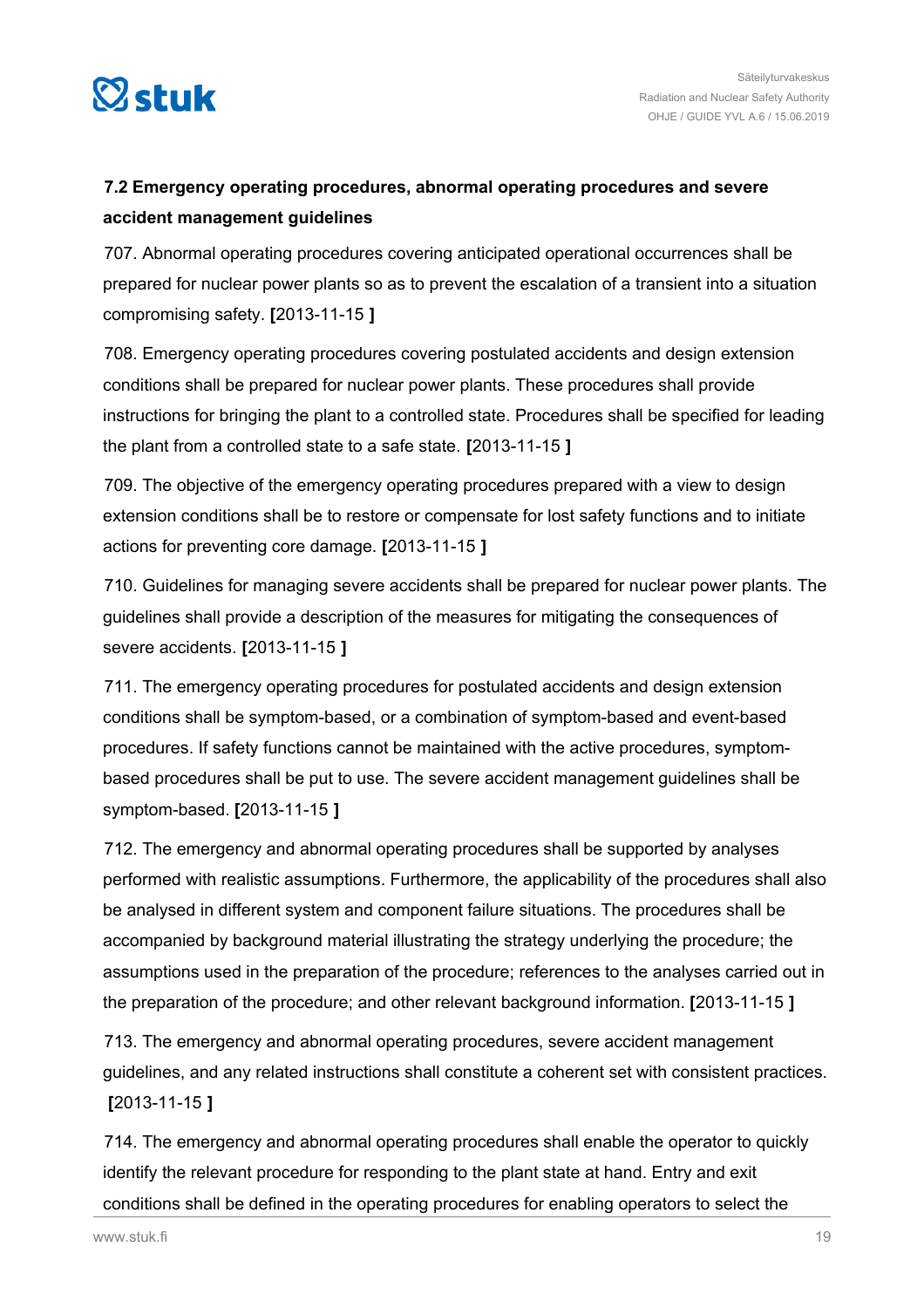<span id="page-19-0"></span>

appropriate operating procedure, navigate the different operating procedures, and proceed from operating procedures to severe accident management guidelines when necessary. **[**2013-11-15 **]**

715. The severe accident management guidelines shall be based on the severe accident management strategy and the related analyses. **[**2013-11-15 **]**

716. The emergency and abnormal operating procedures and the severe accident management guidelines shall be verified and validated for ensuring that they are administratively and technically correct for the nuclear power plant unit concerned and compatible with the environment in which they are to be used. **[**2013-11-15 **]**

717. The procedures and guidelines shall be systematically validated and verified. Validation shall also address the role of human factors in the procedures. The validation of the procedures and guidelines shall be based on simulations or other suitable methods, primarily by using a training simulator. **[**2013-11-15 **]**

718. The emergency and abnormal operating procedures and severe accident management guidelines shall be kept up-to-date at all times in order to ensure that they remain fit for their purpose. **[**2013-11-15 **]**

719. Instructions shall be drawn up for the field actions defined in the emergency and abnormal operating procedures and severe accident management guidelines. **[**2013-11-15 **]**

#### **7.3 Operating orders**

720. Any power changes planned for a nuclear power plant or significant operator actions shall be effected through written operating orders. **[**2013-11-15 **]**

721. The operating order shall be located in the control room. It shall state the objective of the task; the actions to be performed; the prerequisites for commencing the task; the safety requirements applicable during the performance of the task; and the planned timetable. **[**2013-11-15 **]**

722. The procedures for the preparation and approval of operating orders shall be described in plant procedures. **[**2013-11-15 **]**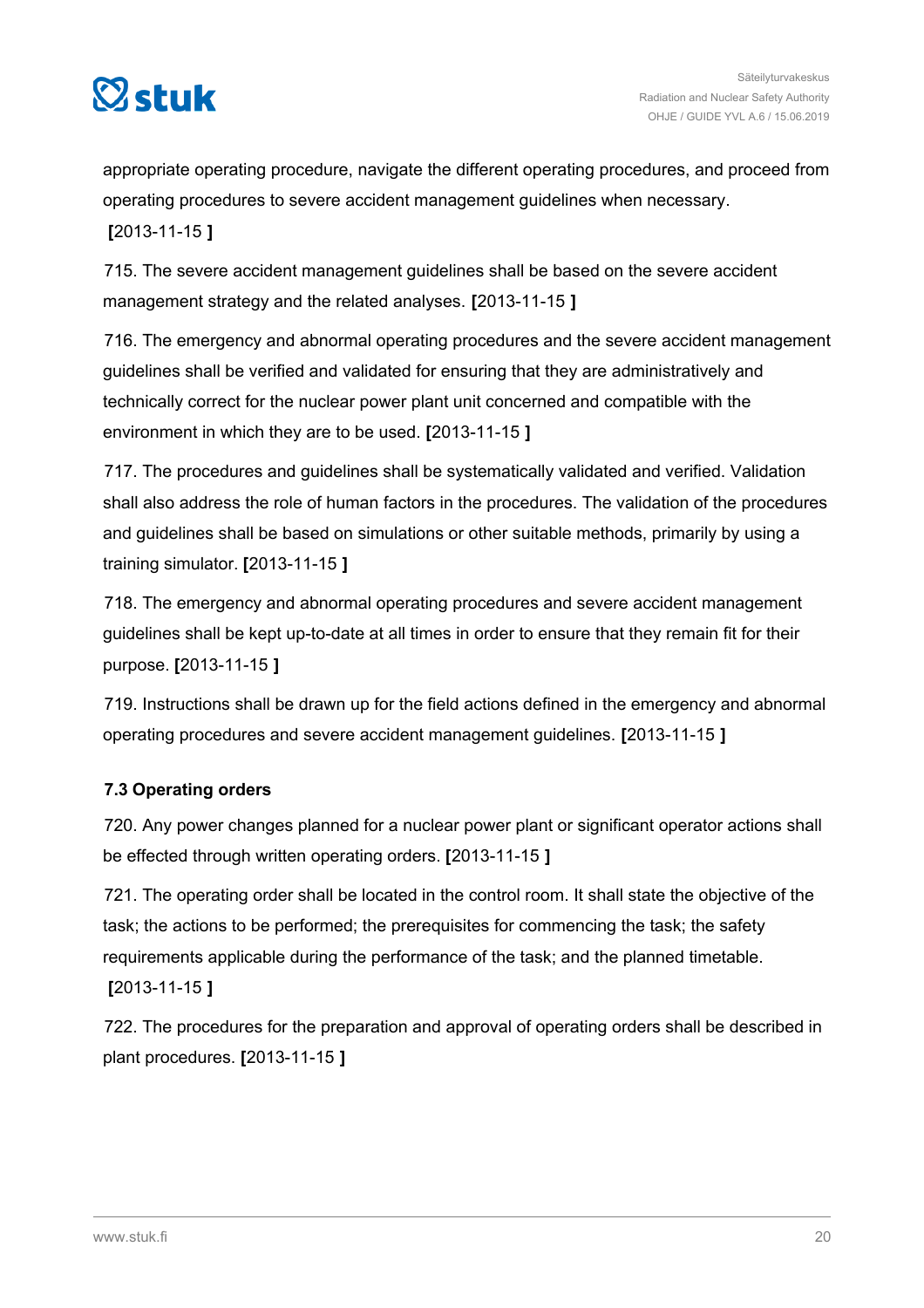<span id="page-20-0"></span>

#### **7.4 Operating logs**

723. Instructions shall be drawn up for the preparation and use of shift logs. **[**2013-11-15 **]**

724. In a minimum, the operational state of the nuclear power plant and any changes in it, the main parameters, events and any significant operator actions taken, operational limits, and the composition of the shift shall be entered in the shift logs. **[**2013-11-15 **]**

#### **7.5 Operational Limits and Conditions (OLC)**

725. The Operational Limits and Conditions (OLC) shall be so prepared that the nuclear power plant is operated in accordance with the design bases specified in the safety analysis report. **[**2013-11-15 **]**

726. The correctness of the requirements set forth in the Operational Limits and Conditions shall be justified by plant design solutions, safety analyses and, where applicable, the results of commissioning tests. **[**2013-11-15 **]**

727. The requirements and limits set forth in the Operational Limits and Conditions shall be based on deterministic analyses. The comprehensiveness and sufficient balance of the requirements and operational limits shall be verified by means of a probabilistic risk analysis (PRA). Any in-service preventive maintenance and testing shall be optimised and justified by means of a PRA. Detailed requirements concerning the PRA are set out in Guide YVL A.7 "Probabilistic risk assessment and risk management of a nuclear power plant". **[**2013-11-15 **]**

728. The Operational Limits and Conditions shall be so prepared that, in the event of exceptional failure conditions, literal compliance with the Operational Limits and Conditions shall not result in a condition that is significantly worse in terms of safety. **[**2013-11-15 **]**

729. The Operational Limits and Conditions shall be specific to each plant unit. The text of the Operational Limits and Conditions shall be clear and unambiguous, and any special terminology used shall be defined. **[**2013-11-15 **]**

730. The Operational Limits and Conditions shall unambiguously define the operational states of the nuclear power plant unit concerned. **[**2013-11-15 **]**

731. The Operational Limits and Conditions shall cover all operational states including power operation, shutdown and refuelling, any intermediate conditions between these states, and temporary situations arising out of service and testing. **[**2013-11-15 **]**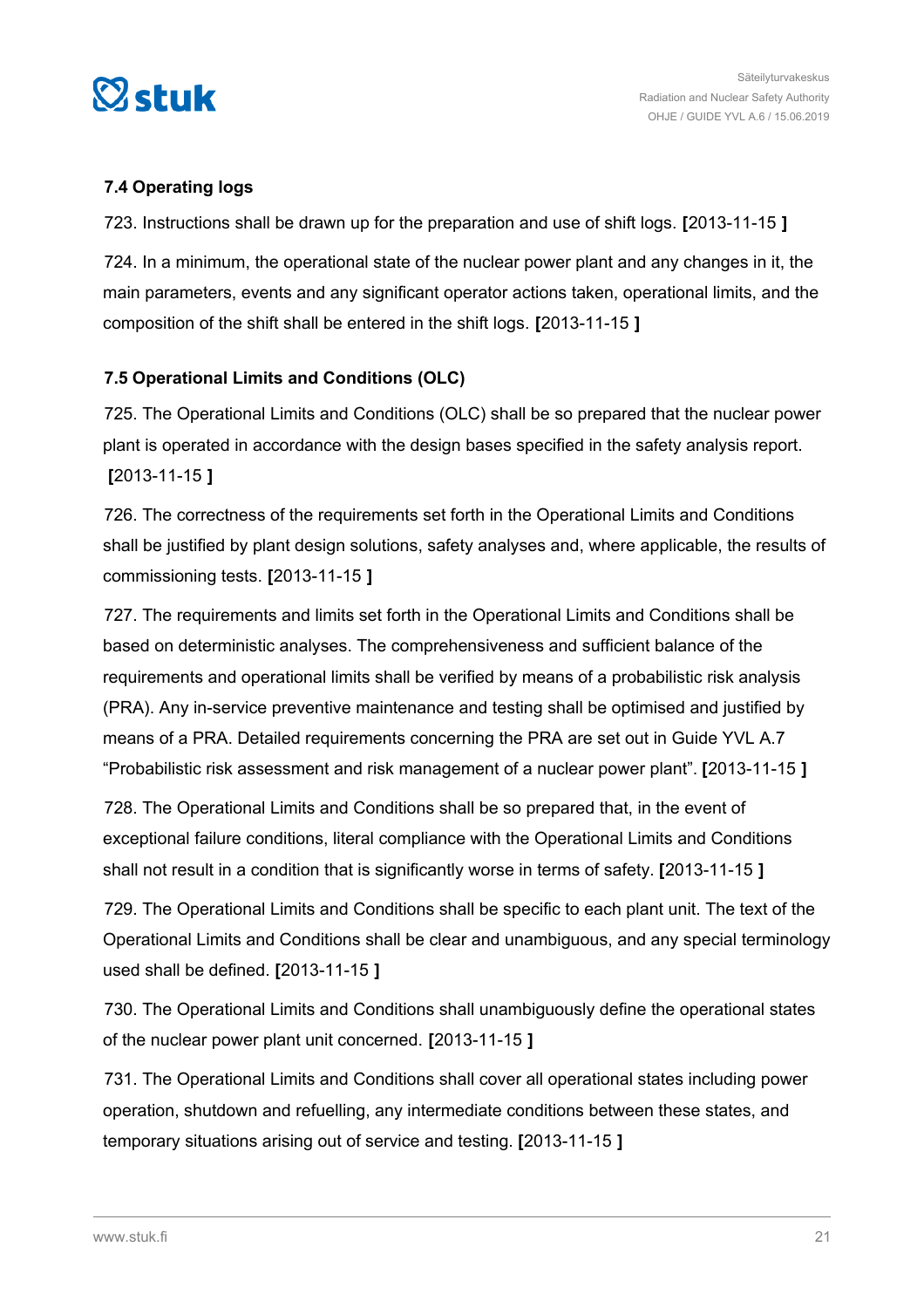

732. The Operational Limits and Conditions shall specify the requirements by which the operability of systems, structures, and components is determined. **[**2013-11-15 **]**

733. Any faults in components governed by the Operational Limits and Conditions shall be repaired without delay. **[**2013-11-15 **]**

734. The Operational Limits and Conditions shall specify the requirements established for operating the nuclear power plant unit concerned covering:

- the process parameter limits that are critical in terms of the integrity of barriers, derived from the analyses serving as the design basis;
- the limits for the activation of protection and limitation systems;
- the basic requirements for safety systems to be complied with in different operational states, limit values, allowed deviations, operability requirements, the actions to be taken, and the time allowed to complete these actions;
- the periodic testing, inspection, and surveillance programmes for ensuring the operability of systems, structures, and components subject to operability requirements;
- the testing frequency, staggering, operational state, and the related instructions;
- any preventive maintenance giving rise to inoperability;
- the administrative requirements;
- the justifications for the requirements specified above.

### **[**2013-11-15 **]**

735. The safety limits shall be established using a conservative approach in order to take uncertainties in the safety analyses into account to a sufficient degree of certainty.

**[**2013-11-15 **]**

736. Adequate margins shall be ensured between the limits and actuation settings for safety systems established in the Operational Limits and Conditions in order to avoid any inadvertent actuation of safety systems. **[**2013-11-15 **]**

737. Where the requirements established in the Operational Limits and Conditions cannot be met, the actions for bringing the plant into a safe state shall be specified, and the time allowed to complete the actions shall be stated. **[**2013-11-15 **]**

738. The number of different times allowed to complete actions shall be minimal. **[**2013-11-15 **]**

739. The Operational Limits and Conditions shall specify the minimum staffing levels for the nuclear power plant in the control room area and on the plant site during the different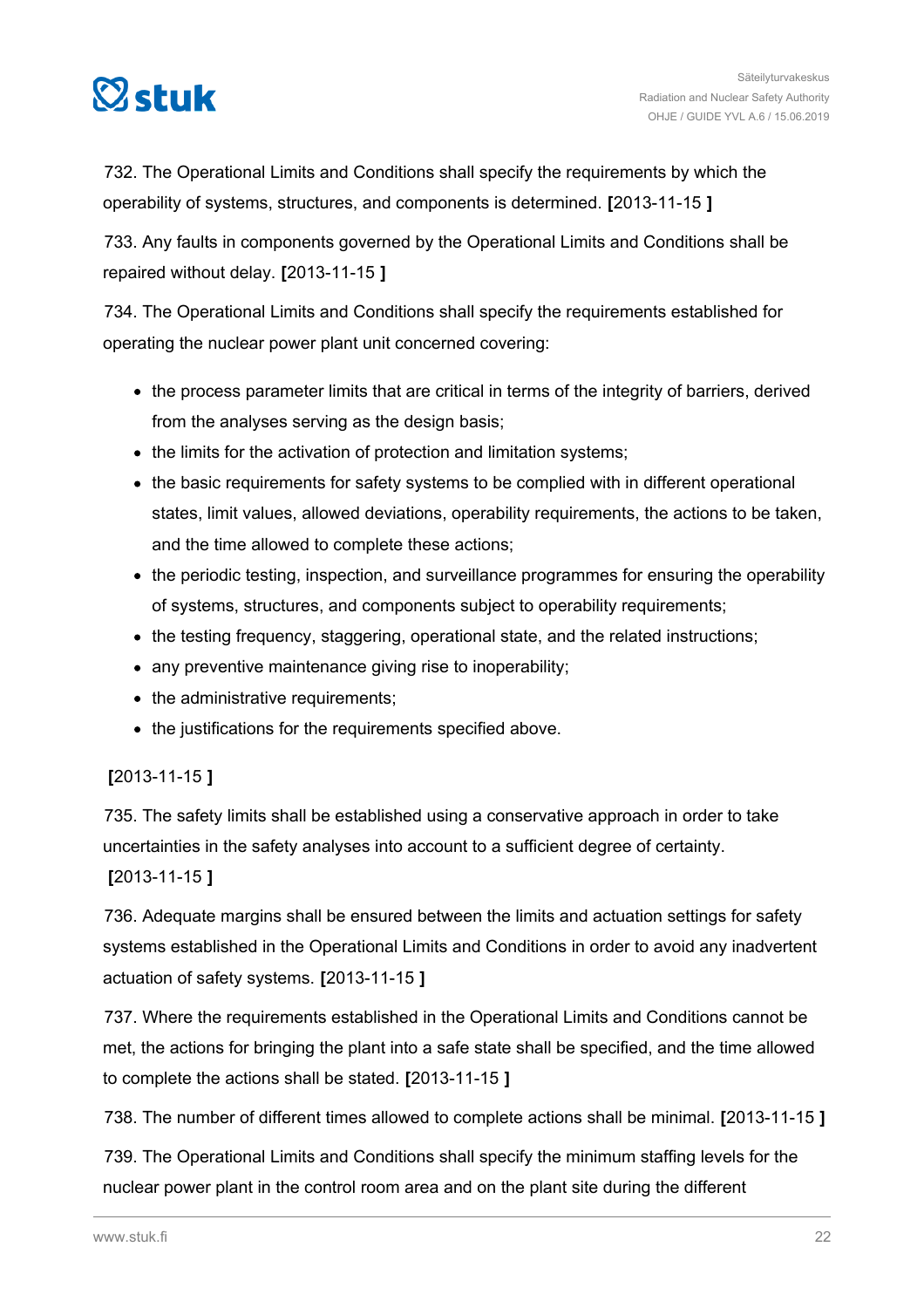<span id="page-22-0"></span>

operational states, as well as the conditions pertaining to the shift system. Additionally, the requirements concerning the availability of the on-call safety engineer and the response time within which he or she must arrive at the control room shall be specified. **[**2013-11-15 **]**

740. The Operational Limits and Conditions shall state the administrative and technical requirements for starting up the nuclear power plant unit following an outage or transient. **[**2013-11-15 **]**

741. The fulfilment of the requirements stated in the Operational Limits and Conditions shall be verified and documented prior to any planned change of the operational state of the nuclear power plant unit. **[**2013-11-15 **]**

741a. The Operational Limits and Conditions shall define the limits for the release of radioactive substances. **[**2019-06-15 **]**

#### **7.6 Practices pertaining to the Operational Limits and Conditions**

742. The Operational Limits and Conditions shall be kept up-to-date at all times. The Operational Limits and Conditions shall be periodically reviewed and updated based on plant modifications, safety analyses, operating experience, and the most recent knowledge. **[**2013-11-15 **]**

743. The process for amending or departing from the Operational Limits and Conditions shall be defined. Such amendments or departures shall be described and adequately justified by means of safety analyses and an independent safety review. Any amendments to or departures from the Operational Limits and Conditions shall be submitted to STUK for approval prior to their implementation. **[**2013-11-15 **]**

744. As part of the exemption procedure pertaining to the Operational Limits and Conditions, the licensee shall demonstrate that the safety level of the nuclear power plant will not be materially impaired as a result of the departure and that it is not practically possible or feasible to avoid the departure. **[**2013-11-15 **]**

745. In the event that the nuclear power plant is found to be at a state not consistent with the Operational Limits and Conditions, remedial actions shall be taken immediately in order to reestablish compliance with the requirements of the Operational Limits and Conditions. Such occurrences shall be investigated and the necessary corrective and preventive action taken. Such occurrences shall be reported to STUK as provided in Guide YVL A.10, "Operating Experience Feedback of a Nuclear Facility". **[**2019-06-15 **]**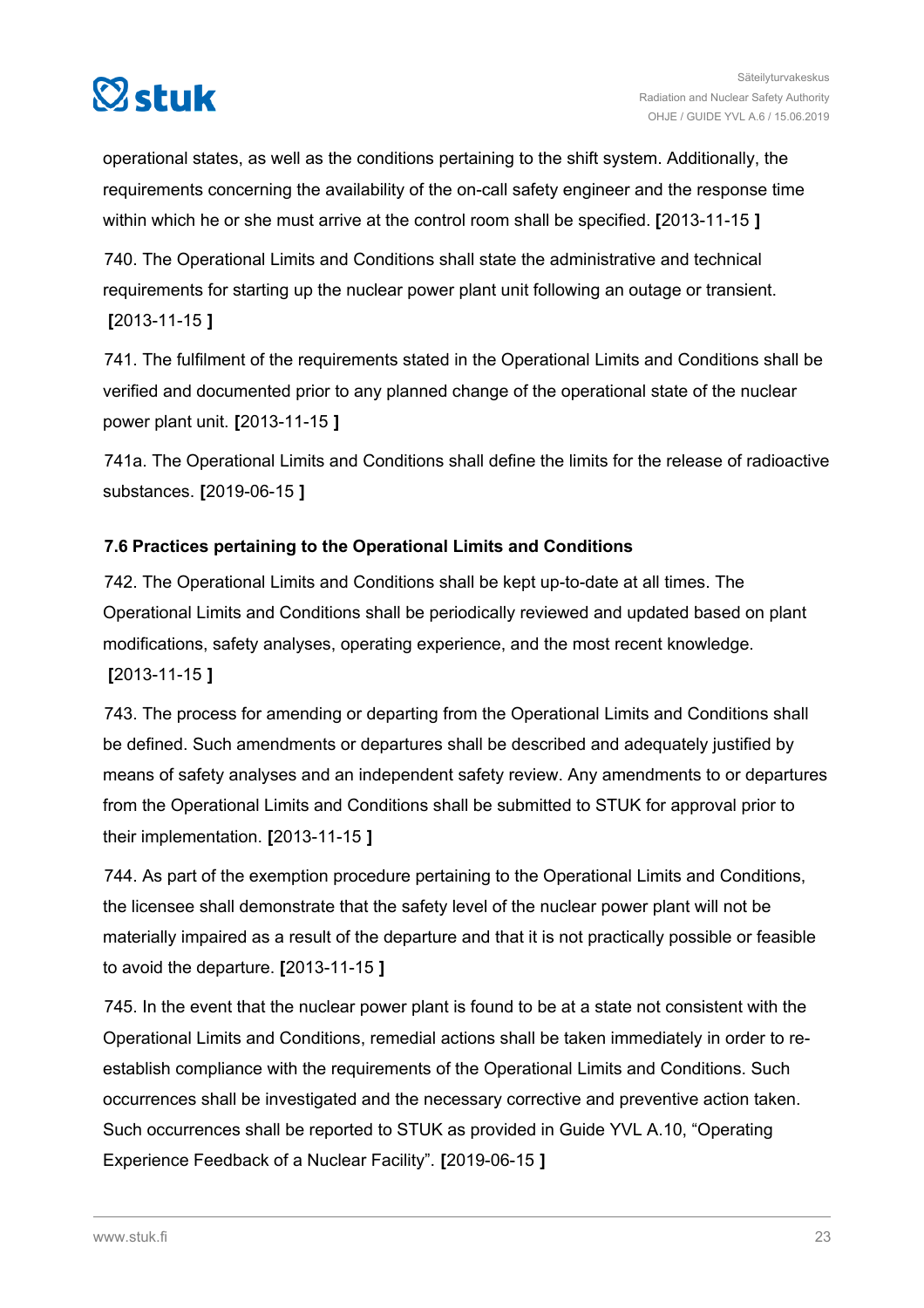

Säteilyturvakeskus Radiation and Nuclear Safety Authority OHJE / GUIDE YVL A.6 / 15.06.2019

746. Nuclear power plant operators shall be highly knowledgeable of the Operational Limits and Conditions and their technical basis. The persons who make decisions related to the Operational Limits and Conditions shall be aware of the significance of their decisions to the safety of the plant. **[**2013-11-15 **]**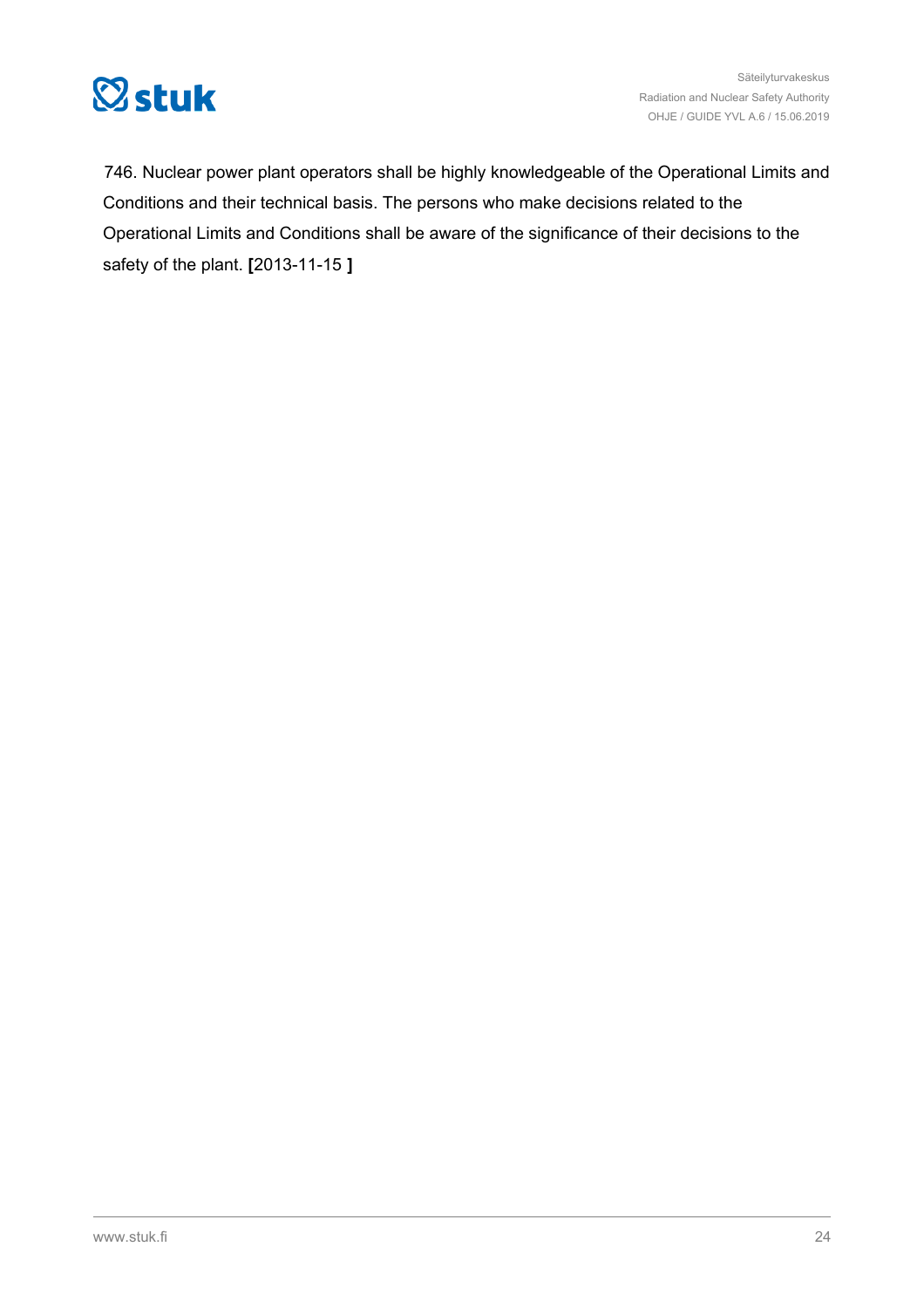<span id="page-24-0"></span>

## **8 Regulatory oversight by the Radiation and Nuclear Safety Authority**

801. STUK oversees the operation of a nuclear power plant by means of documentary reviews; the licensee's reporting; on-site inspection tours; inspections specified in the periodic inspection programme; supervision of annual outages; oversight exercised by resident inspectors; and the steps taken based on operating experience and safety research results. **[**2013-11-15 **]**

802. Any procedures with relevance to the conduct of operations shall be submitted to STUK for information following the approval processing by the licensee. Any amendments to the procedures will be reviewed by STUK. **[**2013-11-15 **]**

803. STUK oversees the operation of a nuclear power plant based on regular reporting and reporting on operational events as provided for in Guides YVL A.9 (Regular Reporting on the Operation of a Nuclear Facility) and YVL A.10 (Operating Experience Feedback of a Nuclear Facility) in particular. Additionally, STUK shall receive notifications of events and actions related to the operation of the nuclear power plant as agreed with the licensee. **[**2019-06-15 **]**

804. STUK's personnel will conduct inspection tours and make observations of the operation of the nuclear power plant on site. STUK's personnel will address any shortcomings observed where necessary. **[**2013-11-15 **]**

805. STUK oversees the actions of the licensee and the operation of the nuclear power plant by means of the inspections specified in the periodic inspection programme. STUK will prepare a plan for each inspection stating the object of the inspection and any preparatory actions required from the licensee. The inspection results and any requirements to be imposed on the basis of them will be stated in the inspection protocol. **[**2013-11-15 **]**

806. In addition to the review of the documentation provided by the licensee, STUK also oversees the execution of annual outages of the nuclear power plant through on-site inspection tours. **[**2013-11-15 **]**

807. Serving as STUK representatives at the nuclear power plant, STUK's resident inspectors shall oversee the functions of the licensee. The resident inspectors acquire information pertaining to the actions of the licensee as deemed necessary for STUK's oversight purposes. **[**2013-11-15 **]**

808. STUK assesses the operation of nuclear power plants and the necessary areas for improvement based on operating experience and safety research. STUK assesses the actions of the licensee and, where necessary, requests actions for ensuring continuous improvement of safety. **[**2013-11-15 **]**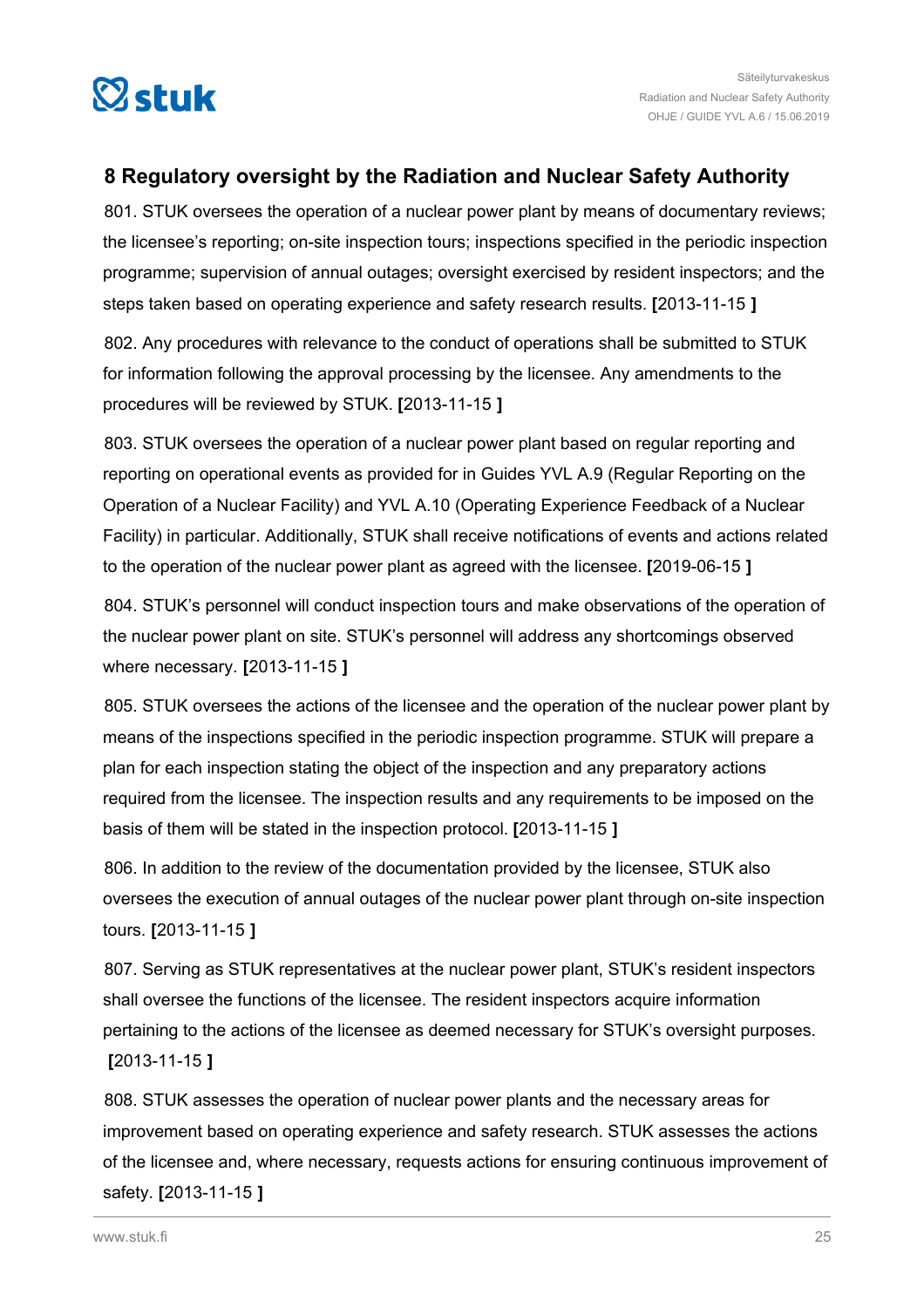<span id="page-25-0"></span>

### **9 References**

1. Nuclear Energy Act (990/1987). **[**2013-11-15 **]**

2. Nuclear Energy Decree (161/1988). **[**2013-11-15 **]**

3. Radiation and Nuclear Safety Authority Regulation on the Safety of a Nuclear Power Plant (STUK Y/1/2018). **[**2019-06-15 **]**

4. IAEA (2016) SSR-2/2 (Rev. 1) Safety of Nuclear Power Plants: Commissioning and Operation. **[**2019-06-15 **]**

5. IAEA (2008) NS-G-2.14 Conduct of Operations at Nuclear Power Plants. **[**2013-11-15 **]**

6. IAEA (2000) NS-G-2.2 Operational Limits and Conditions and Operating Procedures for Nuclear Power Plants. **[**2013-11-15 **]**

7. WENRA Safety Reference Levels for Existing Reactors, September 2014. **[**2019-06-15 **]**

8. IAEA (2006) Safety Report Series No. 48. "Development and review of plant specific emergency operating procedures". **[**2013-11-15 **]**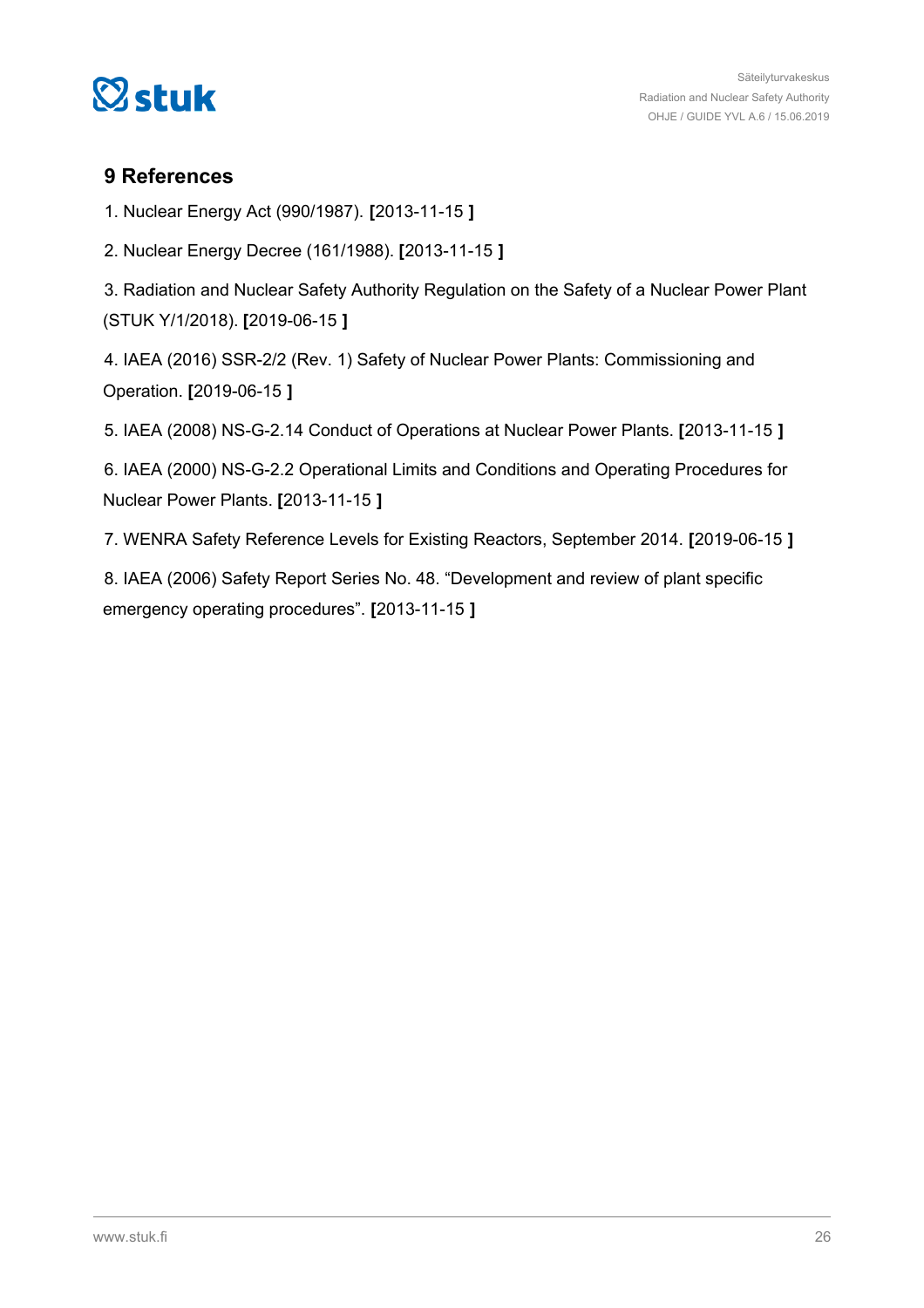

## **Definitions**

#### **Operational event**

Operational event shall refer to a failure, flaw or non-conformity in safety functions, systems, components, structures or an organisation's activities that has a bearing on radiation safety or nuclear safety. Operational events also include emergencies and disturbances as well as events compromising radiation safety. Operational events also include events taking place during the construction phase. Note: Operational event is a wider concept, but in YVL Guides, it shall refer to events in STUK's controlled area (radiation and nuclear safety).

#### **System/structure/component important to safety**

System/structure/component important to safety shall refer to systems, structures or components in safety classes 1, 2 and 3 and systems in class EYT/STUK.

#### **Emergency situation**

Emergency situation shall refer to an accident or event during which the nuclear power plant's safety has deteriorated or is in the danger of deteriorating or requires enhanced preparedness to act in order to ensure plant safety; emergency situations are classified on the basis of their severity and controllability as follows:

- an alert is a situation where the safety level of a nuclear power plant needs to be ensured in an exceptional situation.
- a site area emergency is a situation during which the nuclear power plant's safety deteriorates or is in the danger of deteriorating significantly.
- a general emergency is a situation during which there is danger of radioactive substance releases that may require protective measures in the vicinity of the nuclear power plant.

#### (STUK Regulation Y/2/2018)

#### **Temporary modification**

Temporary modification shall refer to a provisional solution replacing an accepted solution pertaining to systems, structures and components or related methods and procedures that cannot be properly corrected without delay using established procedures.

#### **Direct operational activities**

Direct operational activities shall refer to all activities that directly concern the systems, structures and components of a nuclear power plant.